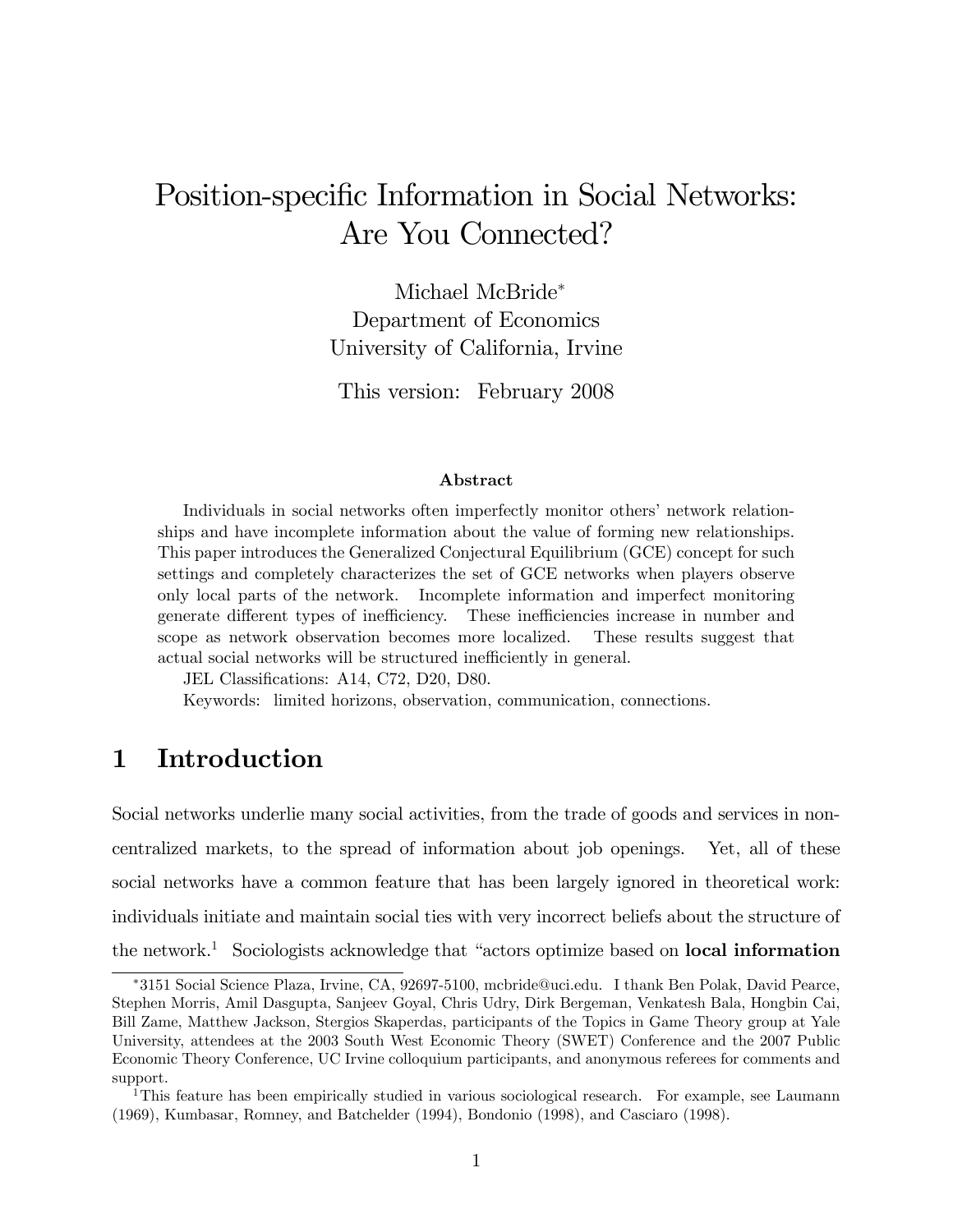only" Stokman and Doreian (1997), 246, their emphasis even though researchers do not incorporate the idea systematically. Economists have generally ignored the fact and assumed that individuals have full and global information.<sup>2</sup>

This paper examines the role local information plays in network formation by focusing on two distinct types of informational limitations. First, an individual usually *imperfectly* monitors who is connected to whom in the network. Second, she has *incomplete infor*mation about the value of certain connections. Will such limited information lead to the persistence of networks that differ from those that would arise under full information? If so, why, and are the differences economically meaningful? Does imperfect monitoring affect network formation differently than incomplete information? This paper examines these questions using a systematic game theoretic approach. I use as a starting point a model of network formation first introduced by Bala and Goyal (2000) and extended by Galeotti, Goyal, and Kamphorst (2006) and McBride (2006a). Each individual has a "fact" that can be communicated through the network, and each player derives utility from another's fact only if she learns it through the network.

I introduce two formal tools in my analysis: the Generalized Conjectural Equilibrium (GCE) concept and  $x/y$ -link observation. The GCE concept relaxes the restriction that each individual has correct beliefs in equilibrium and instead allows an individual's equilibrium beliefs to be incorrect, as observed in the real world, as long as they are consistent with the her limited information. According to  $x/y$ -link observation, an individual monitors all social ties that are within x ties away and observes the types of all individuals that are within  $y$  ties from her in the network. The main result is a complete characterization of GCE networks under  $x/y$ -link observation. As position-specific information becomes more limited (as x and y decrease), the number of inefficient equilibria increases. Intuitively, observing less of one's network prevents one from identifying, and thus eliminating, network inefficiencies. A second finding is that the two informational limitations—imperfect monitoring and incomplete information—have fundamentally different equilibrium implications. The ability to monitor actions generally allows individuals to remove over-connections but does not compel individuals to overcome under-connections because unseen opportunities

<sup>&</sup>lt;sup>2</sup>See Dutta and Jackson (2003) for a collection of many of the important contributions to this field.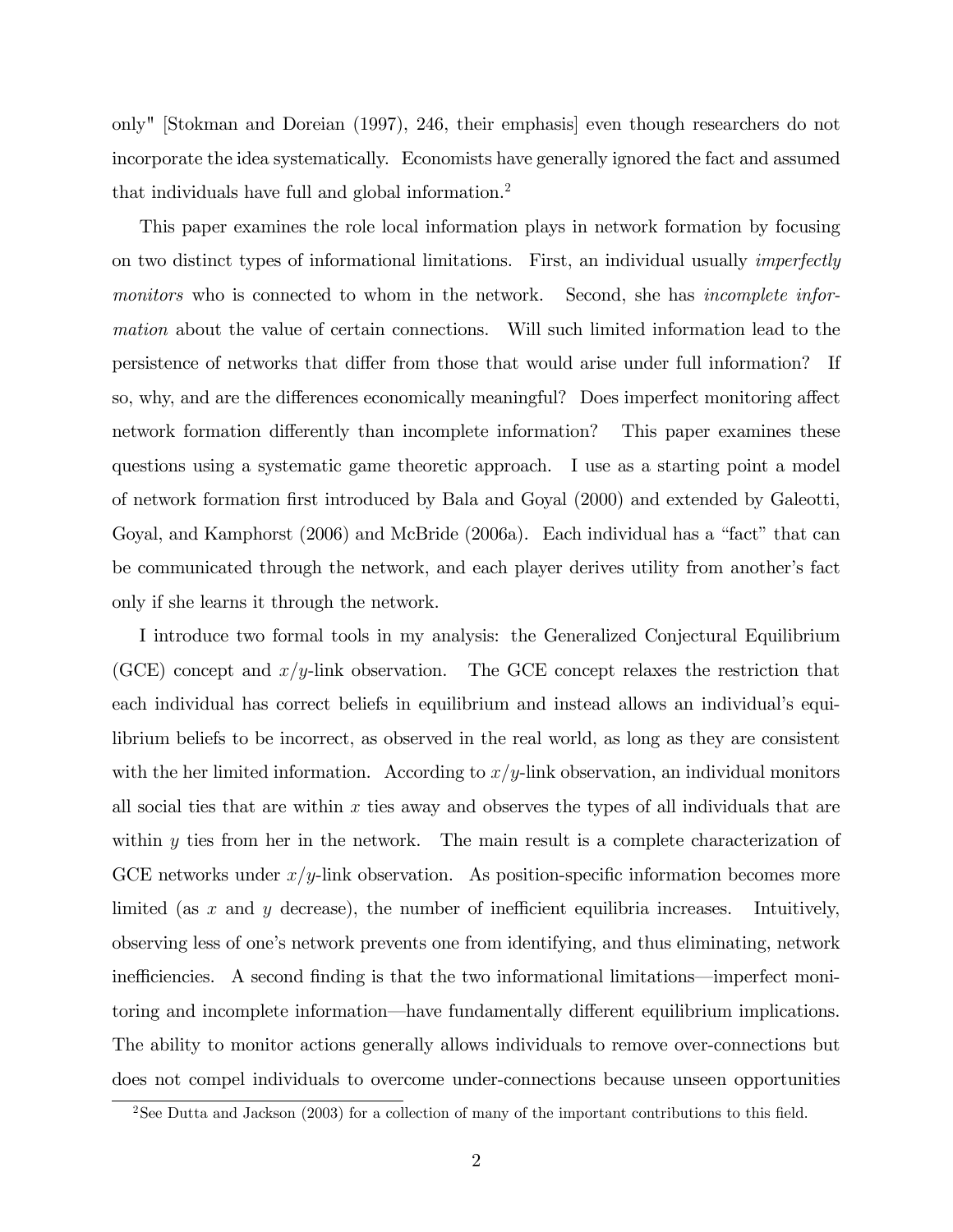will be missed. Knowledge of types allows individuals to identify under-connections, but does not allow individuals to identify over-connections. Efficiency may require both types of information to be present.

Overall, this paper provides an equilibrium-based theoretical study of the empirical finding that individuals maintain incorrect perceptions of their networks. It is the first game theoretic study of both imperfect monitoring and incomplete information in social networks. McBride (2006a), which considers imperfect monitoring, is the first paper to relax the full information assumption and use a non-Nash Equilibrium concept to study networks. This paper differs in also considering incomplete information and by introducing the issue of how different types of informational limitations lead to different types of network inefficiencies. McBride (2006b) adapts the GCE concept introduced herein to a mutual consent network formation setting. This body of work shows how persistently incorrect beliefs generate a variety of network outcomes.<sup>3</sup>

# 2 Model, Equilibrium, and Network Observation

### 2.1 Players, Strategies, and Payoffs

Each player  $i \in N = \{1, ..., n\}$  knows a "fact" that is valued by all other players. The fact might be investment information, valued news, insights into a new productive technology, etc. Let  $v_i$  denote *i*'s type, which captures the value of *i*'s fact to others. Let  $v = (v_1, ..., v_n)$ be the profile of values and  $V$  be the set of possible profiles.

Player i learns j's fact only through a direct bilateral tie with j or indirectly through a path of other players' direct ties. The tie exists if one or both players initiate a communication link, where initiating a link costs  $c < \infty$  to the initiator. The cost captures the time, effort, or money invested to form and maintain the link. Each  $i$  must choose with whom to initiate links, which constitutes a vector  $s_i = (s_{i1}, ..., s_{ii-1}, s_{ii+1}, ..., s_{in})$ , where  $s_{ij} = 1$  signifies that i initiates a link to j, and  $s_{ij} = 0$  signifies that i does not initiate a link to j. Denote  $S_i$  the set of i's possible link decisions, and let  $S = S_1 \times ... \times S_n$ , where  $s = (s_1, ..., s_n) \in S$  is one possible profile of link choices that constitute a network structure

<sup>&</sup>lt;sup>3</sup>Although McBride (2006b) was published before this paper, this paper was actually written first. McBride (2006b) cites and builds upon this paper.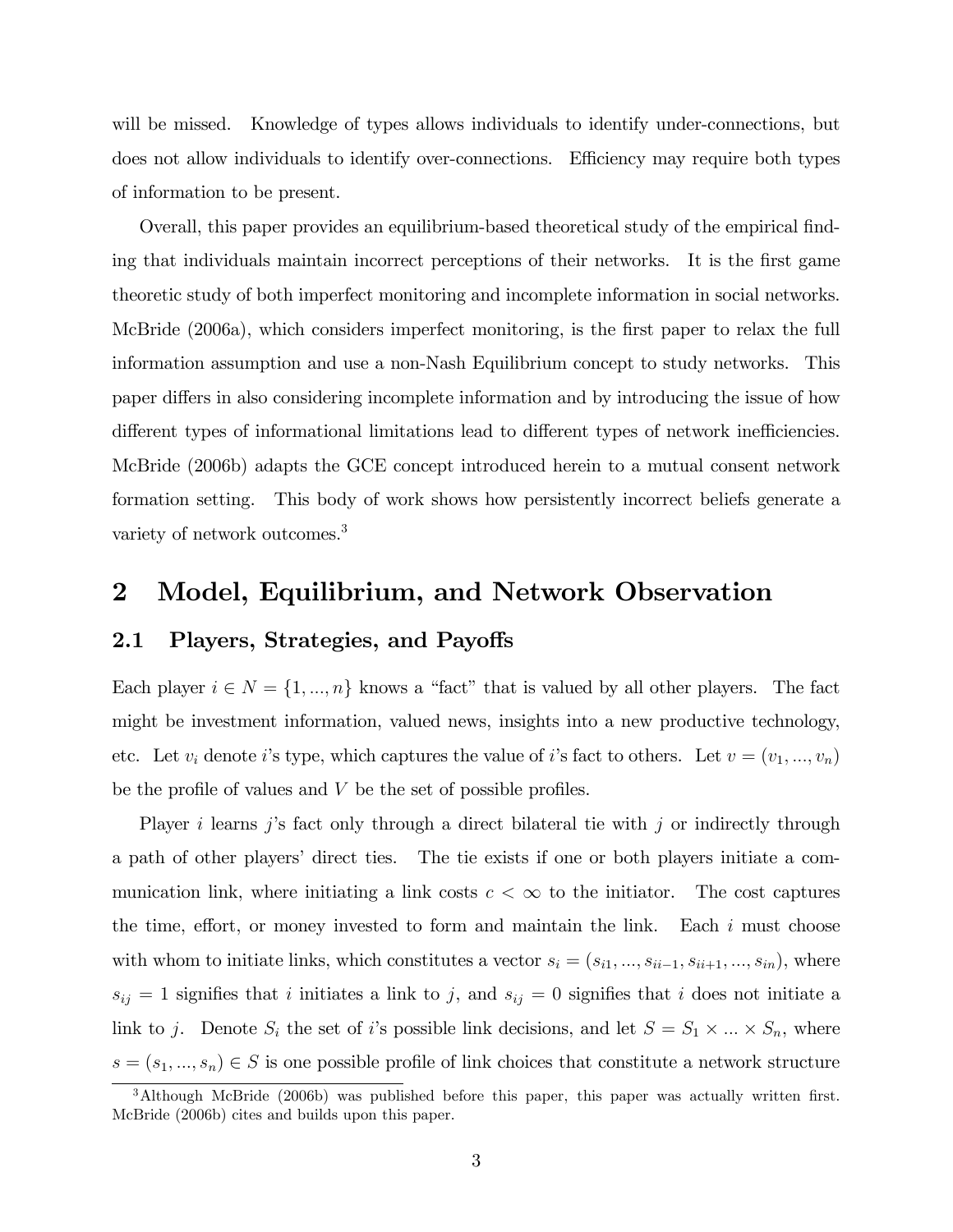or graph. A node in the graph represents an individual player, and the bilateral ties between nodes represent communication links.

There is a path between i and j if they are directly linked, max  $\{s_{ij}, s_{ji}\} = 1$ , or if they are indirectly linked such that there exist players  $j_1, ..., j_m$  distinct from each other and from *i* and *j* such that  $\max\{s_{ij_1}, s_{j_1}i\} = \max\{s_{j_1j_2}, s_{j_2j_1}\} = ... = \max\{s_{j_mj}, s_{j j_m}\} = 1$ . Define a network *component* to be a subset of players such that there exists a path between any two players in the subset, and there is no path between a player in the subset and a player not in the subset. Given structure s, denote  $N_i \subseteq N$  to be *i*'s component. Let  $I_i = \{j \in N | s_{ij=1}\}\$ be the set of i's link initiations and  $|I_i|$  be its cardinality.

Each player has utility function  $u_i(s_i, s_{-i}|v) = \sum_{j \in N_i} v_j - |I_i|c$ . The value of j's fact to i does not depend on how many links away j is in i's component so long as she is in i's component (see Section 5 for a brief consideration of flow decay).

Figure  $1(a)$  illustrates one possible s. Following convention for this model, a dot indicates which node of the tie is the link initiator. For player 1,  $N_1 = \{1, 4, 5, 6\}, I_1 = \{5, 6\},$ and  $|I_i| = 2$ . Note that players in the same component can have different utilities when they make different numbers of link initiations. An important feature of a network is its connectivity. A network like Figure  $1(b)$  in which all players are in one component is called Figure 1(a) is *disconnected* because  $N_i \subset N$  for all i. A special case of a *connected.* disconnected network is the *empty* network in which each player is *isolated*, i.e.,  $N_i = \{i\}$  for all i. Another important feature is whether or not a network has redundant link initiations called cycles. Figure  $1(c)$  is identical to Figure  $1(a)$  but with two redundant link initiations removed:  $s_{15} = s_{45} = 0$ . A network without cycles is called *minimal*. Figure 1(d) depicts a minimally connected network, which is of interest because any efficient (maximized sum of utilities) network that is non-empty must be minimally connected.<sup>4</sup>

This model captures many features of actual social networks.<sup>5</sup> Valuable information is often communicated through networks that arise from the uncoordinated decisions of individuals to form or sever ties. These networks span large distances, so it is likely that

 ${}^{4}$ For a formal proposition and proof of this claim, see the technical appendix on the author's web site http://www.econ.uci.edu/~mcbride/.

 $5$ See Wasserman and Faust (1994) for a general discussion of social network properties.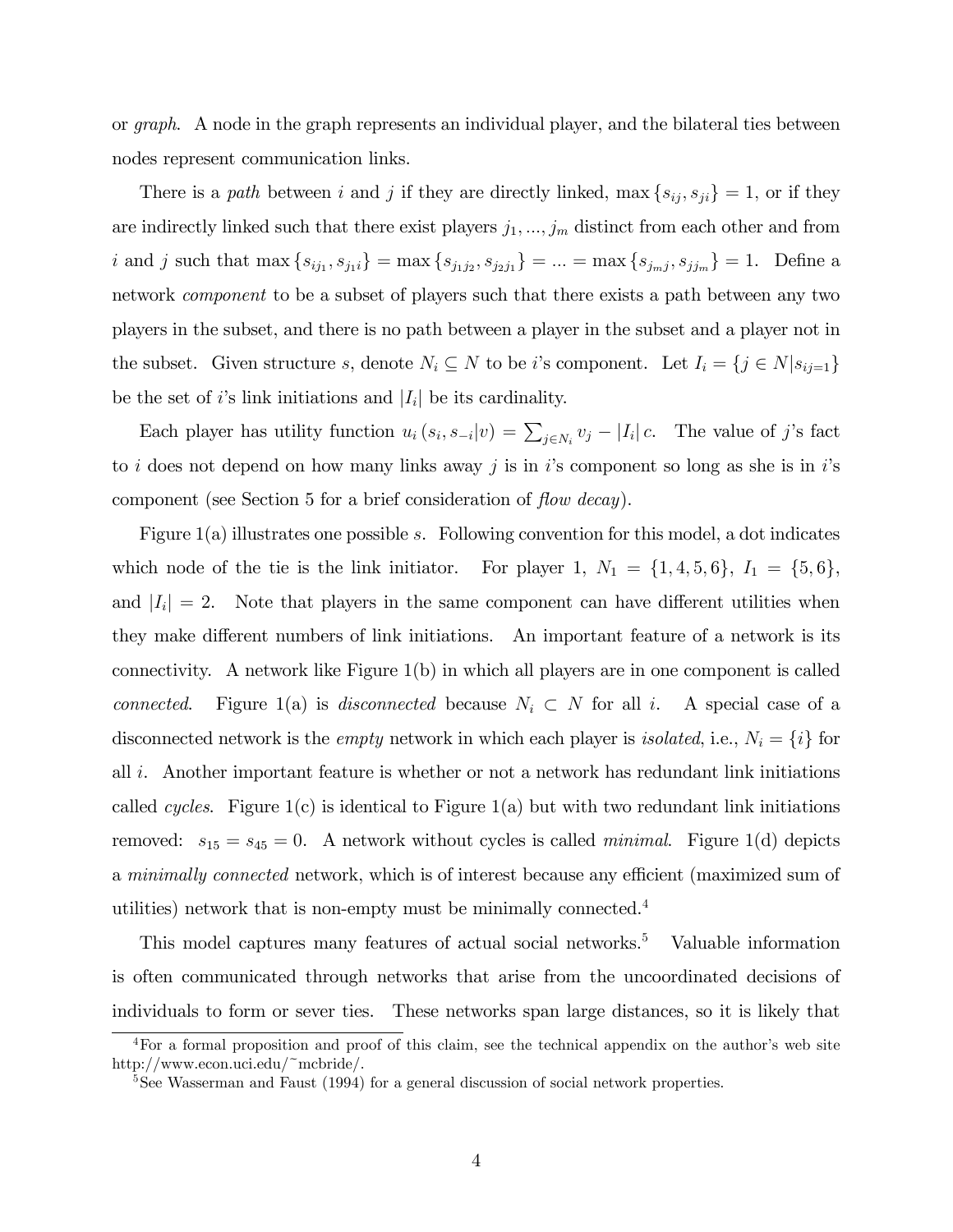an individual will not observe all others' ties (imperfect monitoring) nor the specific value of another person's information (incomplete information). Thus, this model is rich enough to capture these observational details, but also simple enough to conduct formal analysis.

### 2.2 Generalized Conjectural Equilibrium

The Nash Equilibrium (NE) concept and its refinements restrict players to commonly know  $v$  and s in equilibrium. Other variations on the NE concept also make a similar restriction. For example, the Bayesian NE concept for games of incomplete information assumes that players commonly know the prior probability distribution over types. Instead of forcing this convergence in beliefs, I generalize the *Conjectural Equilibrium* (CE) concept, which was designed for games with imperfect monitoring to also consider incomplete information. I first define a game of incomplete information and imperfect monitoring.

Definition 1  $A$  game of incomplete information and imperfect monitoring is a  $combination$ 

$$
\langle N, \Theta, A, \Pi, (u_i)_{i \in N}, (m_i)_{i \in N} \rangle
$$
,

where: N is a set of players;  $\Theta$  is a set of states;  $A_i$  is the set of actions for  $i \in N$ and  $A = \times_{i \in N} A_i$ ;  $\Pi_i$  is i's set of probability distributions over  $A \times \Theta$  and  $\Pi = \times_{i \in N} \Pi_{i \in N}$ ;  $u_i: A \times \Theta \to R$  is i's utility function; and  $m_i: A \times \Theta \to M_i$  is i's signal or message function with message space  $M_i$ .

The inclusion of signal functions distinguishes this game from a standard game of incomplete information. The signal function is used in games of imperfect monitoring to formalize an individual's monitoring of others' actions. Here, the signal function also captures the subset of others' types monitored.

**Definition 2** Fix  $\theta \in \Theta$ . A **Generalized Conjectural Equilibrium (GCE)** of the game  $\langle N, \Theta, A, \Pi, (u_i)_{i \in N}, (m_i)_{i \in N} \rangle$  is a profile of actions and beliefs  $(a_i^*, \pi_i^*)_{i \in N} \in A \times \Pi$  such that for each  $i$ :

(i)  $\sum_{(a'_{-i},\theta') \in \{A_{-i}\times\Theta\}} \pi_i^*\left(a_i^*,a'_{-i},\theta'\right) u_i\left(a_i^*|a'_{-i},\theta'\right) \geq \sum_{(a'_{-i},\theta') \in \{A\times\Theta\}} \pi_i^*\left(a_i'',a'_{-i},\theta'\right) u_i\left(a_i''|a'_{-i},\theta'\right)$  $\forall a''_i \in A_i,$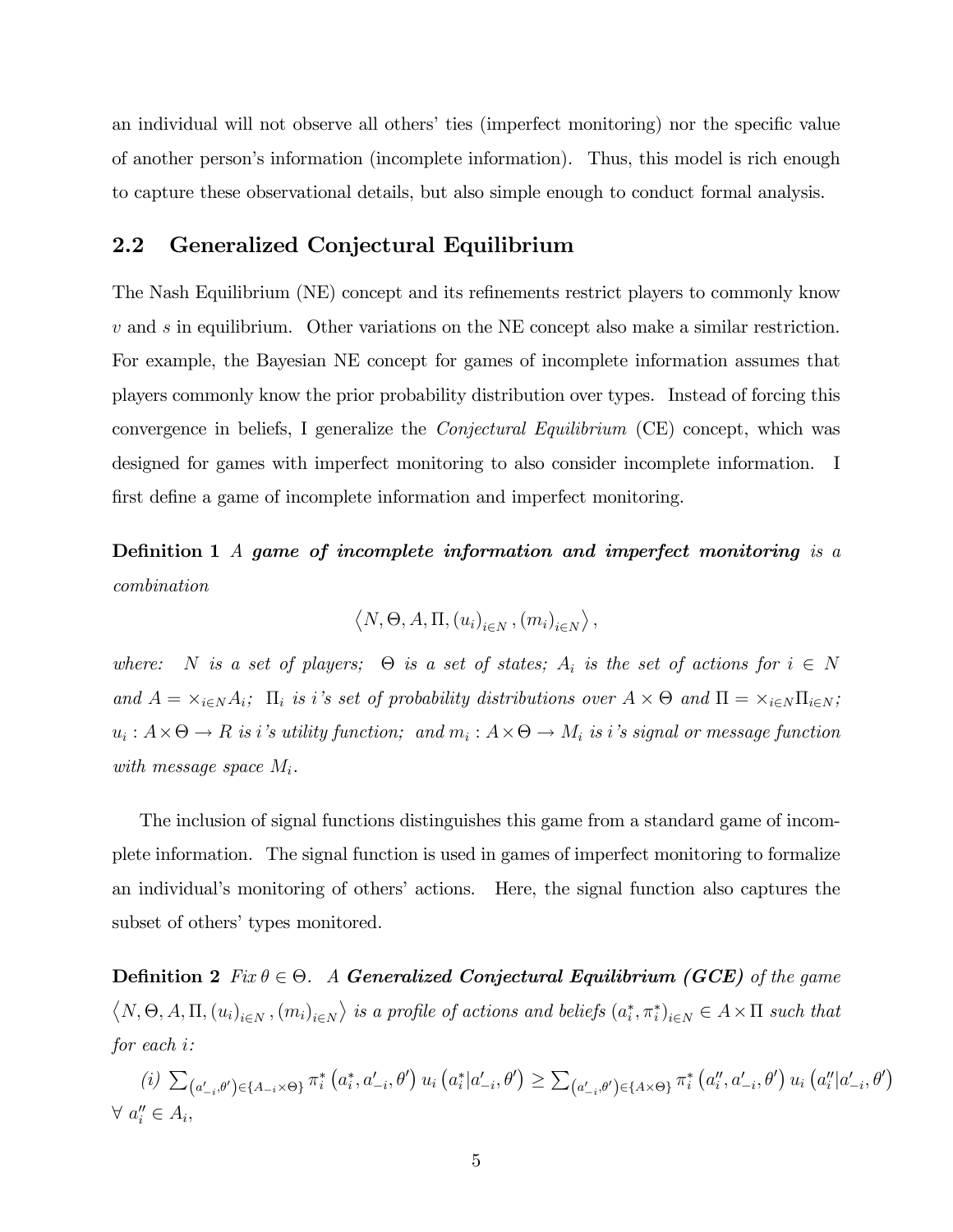(ii) For any 
$$
(a', \theta') \in A \times \Theta
$$
 s.t.  $\pi_i^*(a', \theta') > 0$ , it must be that  $m_i(a', \theta') = m_i(a^*, \theta)$ .  
(iii) For any  $(a', \theta') \in A \times \Theta$  s.t.  $u_i(a'|\theta') \neq u_i(a^*|\theta)$ , it must be that  $\pi_i^*(a', \theta') = 0$ .

Condition (i) states that in equilibrium each i's action  $a_i^*$  must be a best response given her conjectured beliefs  $\pi_i^*$ . Condition (ii) places a restriction on each *i*'s beliefs: for any state of the world  $(a', \theta')$  that i assigns non-zero probability, it must be true that the message i receives in that state equals the message i receives in the true state of the world  $(a^*, \theta)$ . In other words, a player's beliefs must not contradict her message. Condition (iii) restricts beliefs so that i cannot assign non-zero probability to any state of the world that her knowledge of her own utility tells her cannot be the true state of the world. This condition follows from the assumption mentioned above that signals reveal at least as much information as the payoff.

A CE is a GCE of a game with complete information (e.g.,  $\Theta = \{\theta\}$  or  $\theta$  publicly observed). As a static concept, GCE, like NE, does not describe how equilibrium beliefs form. It only holds that a particular profile of beliefs and actions constitutes an equilibrium if the GCE conditions are met. We can, however, motivate the GCE concept similar to how the CE and *Self-Confirming Equilibrium* concepts have been motivated [Gilli (1999) and Fudenburg and Levine (1993). If a static game is repeated over time and players receive only limited information about other players' types and strategies as the game progresses, then incorrect beliefs can persist over time, and players might not ever receive information to contradict those incorrect beliefs.<sup>6</sup> The primary disadvantage of the GCE concept is that it places so few restrictions on equilibrium beliefs that the set of equilibria can often be very large. However, the GCE conditions can be viewed as the minimum necessary conditions for an equilibrium. This also guards against making restrictions difficult to justify in the network setting with limited observation. The underlying question concerns what should  $i$ assume about the actions and types of individuals she does not observe. Restricting players to have common knowledge of  $F_v$ , for example, as assumed in a Bayesian Equilibrium, is

 ${}^{6}$ See Battigalli, Gilli, and Molinari (1992) and Gilli (1999) for extended discussions of the Conjectural Equilibrium (CE) concept in games with imperfect monitoring. While I generalize the CE concept, it has also been further refined. Fudenburg and Levine's (1993) Self-confirming Equilibrium is a CE in which i's signal contains the strategies that all others play at all information sets on the equilibrium path. Rubinstein and Wolinsky's (1994) Rationalizable Conjectural Equilibrium further assumes common knowledge of rationality.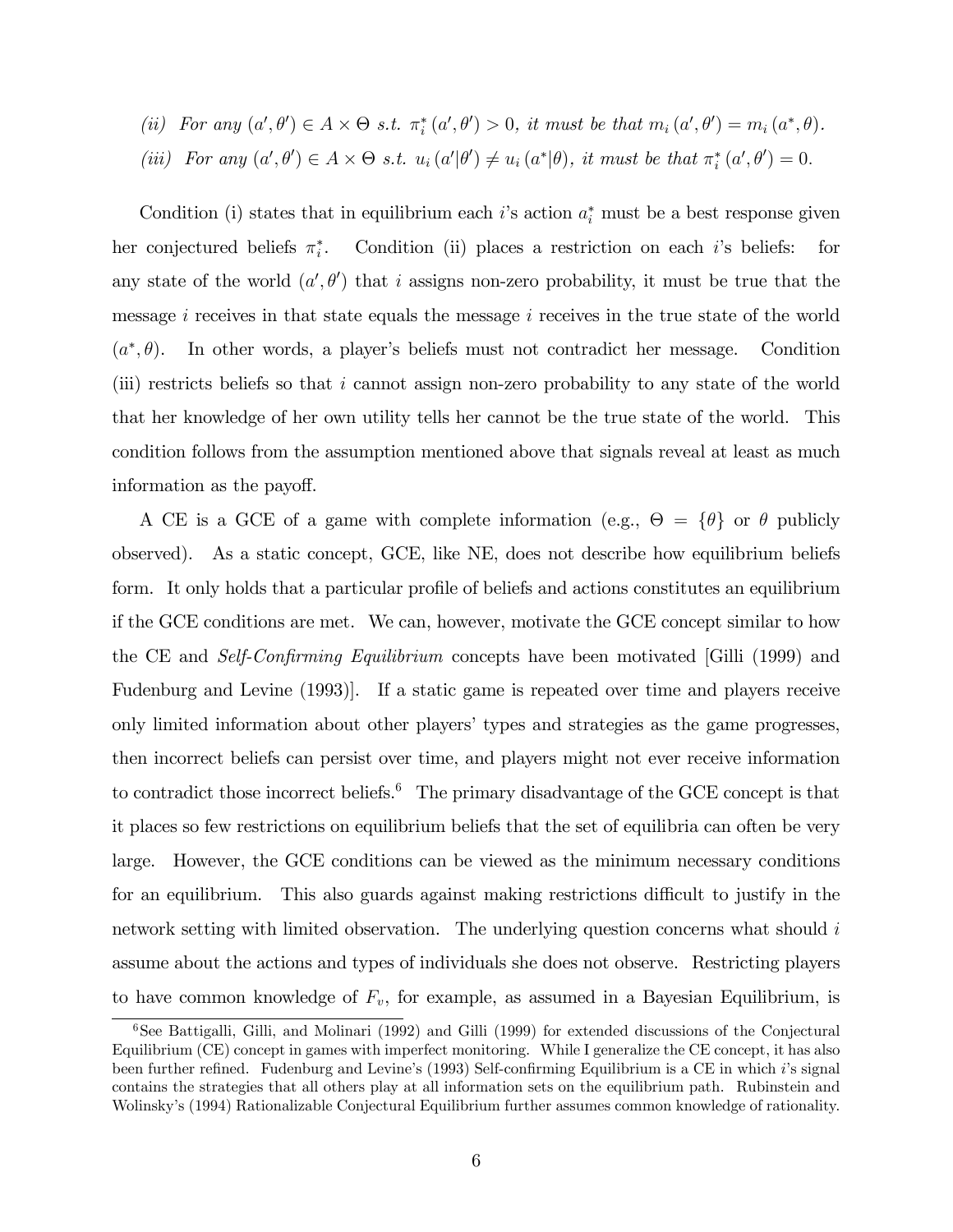difficult to justify when each player observes a different part of the network.

#### **Network Observation**  $2.3\,$

To apply the GCE concept to the network formation game, we must specify players' signal functions. I here propose the notion of  $x/y$ -link observation, which mimics the incomplete information and imperfect monitoring present in actual social networks.<sup>7</sup> Given network  $s$ , let  $d(i, j|s)$  be the distance of the shortest path between i and j, where  $d(i, i|s) = 0$  and  $d(i, j|s) = \infty$  if  $j \notin N_i$ . Let  $N_i^{x/y}(s)$  be the set of links that are observed by i given s under  $x/y$ -link observation:  $N_i^{x/y} = \{s_j | d(i, j) \le x - 1\} \cup \{s_{kj} | d(i, k) = x \text{ and } d(i, j) = x - 1\}$ 

**Definition 3** Given  $(s, v)$ , signal function  $m_i^{x/y}(s, v)$  exhibits  $x/y$ -link observation if the signal contains (i)  $N_i^{x/y}(s)$  and (ii)  $\{v_j | d(i,j) \leq y\}.$ 

Assume for now (relaxed later) that  $x \ge 1$  and  $0 \le y \le x$ . These are natural restrictions: an individual knows with whom she has direct links and should only be able to observe another's type if she observes that player in the network  $(y \leq x)$ , and observing another's links does not imply observing her type  $(y \text{ can be strictly less than } x)$ . In Figure 2(a), the dashed line encloses the links observed by player 1 when  $x = 1$ , and the dashed circles show the players whose types are observed when  $y = 0$ . 1 observes her link initiation to 6, 5's link initiation to her, her own type, and nothing else. As  $x$  or  $y$  or both increase,  $i$  observes weakly more of her network. Figure 2(b) depicts 1's signal with  $x = 2$  and  $y = 2$ , where 1 now observes two more links and three more players' types. Individual  $i$  never observes any player not in her component if x and y are finite. Finally, note that  $x/y$ -link observation mimics to some extent what individuals observe in actual social networks. Individuals gain their information about the network through their own network interactions, and they are more likely to observe the parts of the network closer to themselves.<sup>8</sup>

<sup>&</sup>lt;sup>7</sup>This  $x/y$ -link observation concept generalizes the x-link observation concept introduced by McBride  $(2006a).$ 

<sup>&</sup>lt;sup>8</sup>See Friedkin (1983), Kumbasar, Romney, and Batchelder (1994), Bondonio (1998), and Casciaro (1998).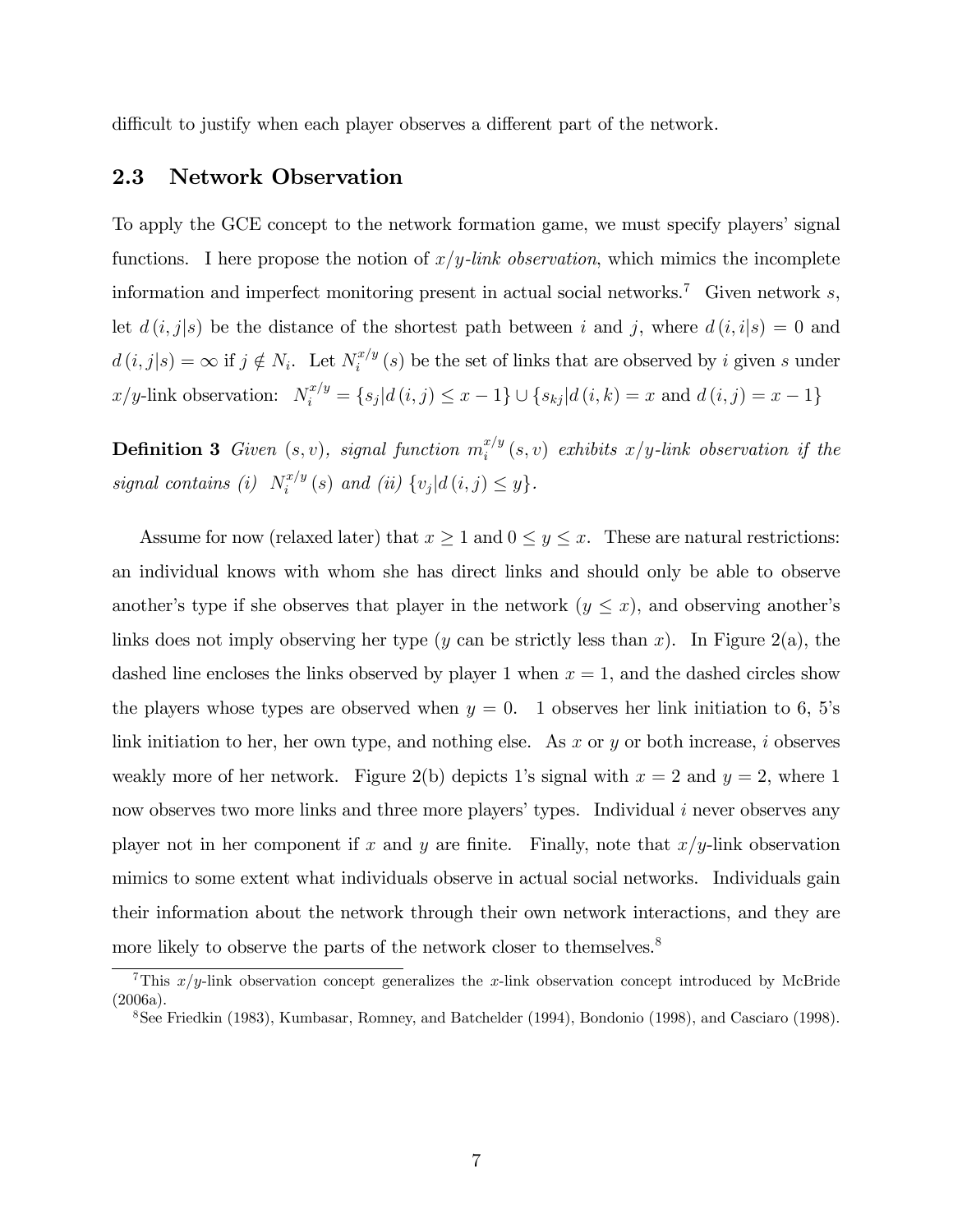#### Characterization of Network Equilibria  $\boldsymbol{3}$

To completely characterize the set of network equilibria requires additional notation. For  $j \in I_i$ , let  $P_{ij} = \{k \in N | \text{there is a path from } i \text{ to } k \text{ through } j\}$ , and let  $P_{ij}^{x/y} = \{k \in N | \text{there is a path from } i \text{ to } k \text{ through } j\}$ is a path from i to k through j and  $d(i,k|s) \leq x$ . In words,  $P_{ij}$  is the set of all players on the path from *i* to *j*, while  $P_i^{x/y}$  is the set of all players on the path that are observed in the signal  $m_i^{x/y}(s, v)$ . Note that k is in  $P_{ij}$  but not in  $P_{ij}^{x/y}$  if the path from i through j to k exists but is not observed.

Let  $v_{ij+}(s, v)$  be the actual marginal value of i's link to j:

$$
v_{ij+}(s,v) = \begin{cases} 0, & \text{if } j \text{ and } i \text{ are in a cycle} \\ \sum_{k \in P_{ij}} v_k, & \text{otherwise} \end{cases}
$$

Let  $v_{ij+}^{x/y}(s, v)$  be the observed marginal value of i's link with j:

$$
v_{ij+}^{x/y}(s,v) = \begin{cases} 0, & \text{if } j \text{ and } i \text{ are in a cycle of size } 2x \text{ or smaller} \\ \sum_{d(i,k)\leq y, k \in P_{ij}^{x/y}} v_k, & \text{otherwise} \end{cases}
$$

Say that component  $N_i$  has a "low-valued, link-receiving subcomponent" (LLS) if there exists a  $j \in N_i$  with  $s_{ij} = 1$  such that setting  $s_{ij} = 0$  partitions  $N_i$  into two separate components  $N'_i$  and  $N'_j$  and  $0 < v_{ij+}(s, v) < c$ . Intuitively, any i would remove a link to  $j$  if i knows  $j$  is in a LLS because the link to  $j$  provides benefits less than cost  $c$ . Let  $LLS_i^{x/y} \equiv \left\{ j \in I_i | v_{ij+}^{x/y}(s, v) < c \right\}$  be the players to whom i initiates links that could be a LLS given her observation. Notice that  $j \in LLS_i^{x/y}$  does not imply that j is indeed part of a LLS; it just implies that  $j$  might be part of a LLS.

Let  $\tilde{v}_i^{x/y}(s, v) \equiv u_i(s) - \sum_{j \in N \text{ s.t. } d(i,j|s) \leq y} v_j$  be *i*'s utility that is received but unaccounted for given her observation. Finally, define  $\tilde{v}_{ij+}^{x/y}(s',v') = v_{ij+}(s',v') - v_{ij+}^{x/y}(s,v)$ . Note that  $v_{ij+}^{x/y}(s, v)$  is known by i, but because i might assign non-zero probability to some state  $(s', v'), \tilde{v}_{ij}^{x/y}(s', v')$  captures what i would see as that part of the marginal value of the link with j that is unobserved in state  $(s', v')$ . If the link is redundant in state  $(s', v')$ , then  $\widetilde{v}_{ij+}^{x/y}(s',v') = -v_{ij+}^{x/y}(s,v).$ 

To visualize these definitions, see Figure 2(c), where the "b" next to 1 means  $v_1 = b$ , and so on, assuming  $e < c < b$ . In that network,  $N_1^{2/1}(s)$  would be depicted as Figure 2(d), because 1 does not observe the link between 3 and 4. We have  $P_{12}(s, v) = \{2, 3, 4\}$ .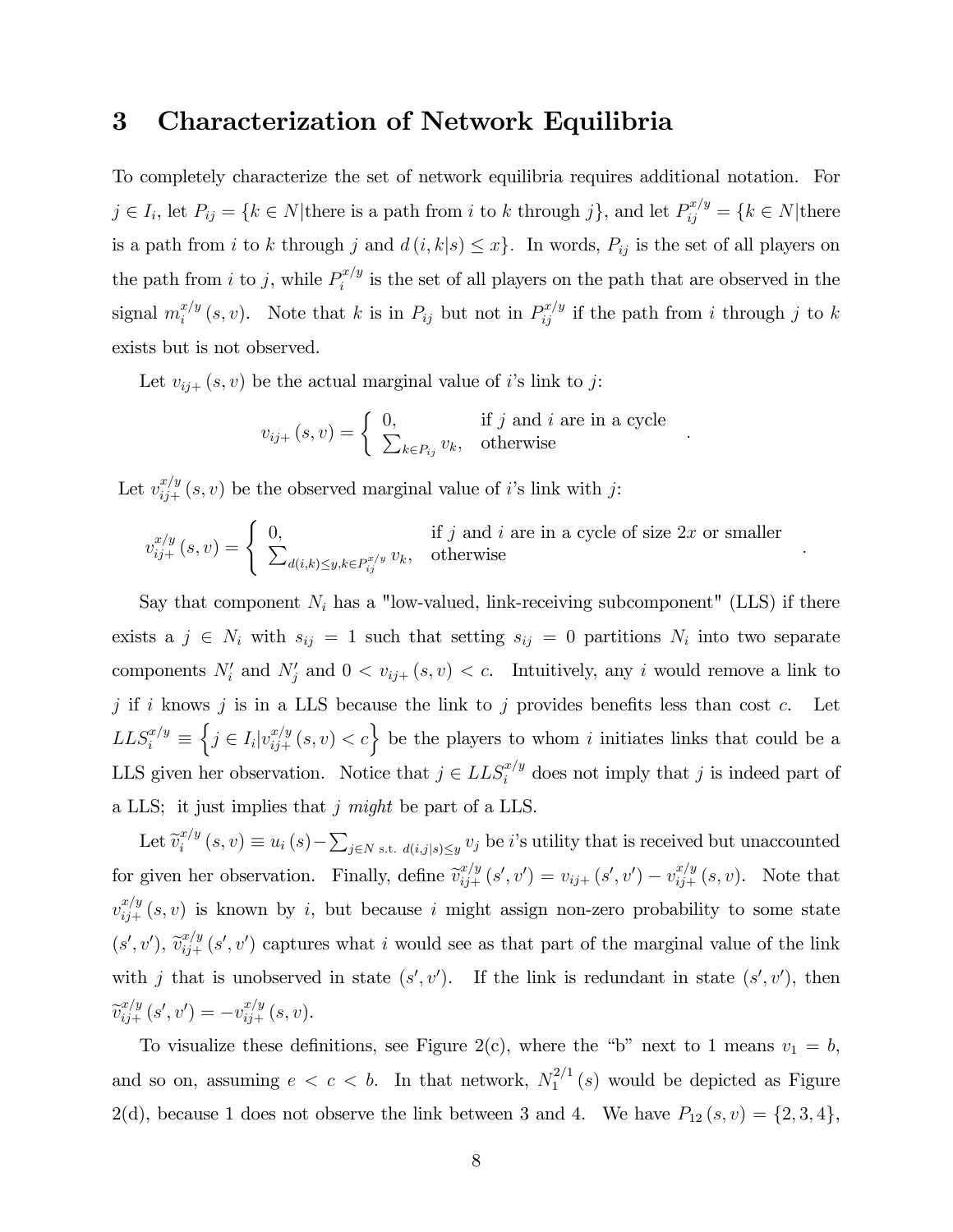$P_{12}^{2/1}(s, v) = \{2, 4\}$ , and  $d(1, 3|s) = 3$ . The marginal value of 1's link to 2 is  $v_{12+}(s, v) =$ 3e, and the observed marginal value is  $v_{12}^{2/1}(s, v) = e$ . The set of 1's possible LLSs is  $LLS_1^{2/1} = \{2\}$  because  $v_{12}^{2/1}(s, v) = e < c < v_{16}^{2/1}(s, v) = b$ . 1's total unaccounted for utility is  $\tilde{v}_1^{2/1}(s, v) = (3b + 3e - 2c) - (3b - e - 2c) = 2e$ .

We can now state and prove the main proposition of the paper, where  $E_{x/y}(v)$  is the set of equilibrium networks that can be sustained as equilibria given type profile  $v$  under  $x/y$ -link observation.

**Proposition 1** Fix v.  $E_{x/y}(v)$  consists of all s<sup>\*</sup> such that

- (a)  $s^*$  has no cycles of size less than or equal to  $2x$ ;
- (b)  $\tilde{v}_i^{x/y}(s^*, v) \ge \sum_{j \in LLS_i^{x/y}} \left( c v_{ij}^{x/y}(s^*, v) \right)$  for any i with  $\left| LLS_i^{x/y} \right| \ge 1$ ;

(c) for each i with  $\left| LLS_i^{x/y} \right| \geq 1$ , (i) if  $x = y$  then  $N_i^{x/y} \subset N$ , and (ii) if  $x > y$ , then for each  $j \in LLS_i^{x/y}$ , there is a  $k \in N$  on a path through j s.t.  $d(i, k|s^*) = y + 1$ .

**Proof.** *Necessity.* (a) Suppose  $s^*$  has a cycle of size  $z \leq 2x$ . Consider i and j in the cycle with  $s_{ij} = 1$ . It must be true that  $m_i^{x/y}(s^*, v)$  reveals that cycle to i, and  $\pi_i^*$  must assign probability 0 to any s without that cycle. Given such  $\pi_i^*$ , it must be true that i believes she is strictly better off by setting  $s_{ij} = 0$ . But this contracts GCE condition (i).

(b) According to GCE condition (i), to not remove any link to any  $j \in LLS_i^{x/y}$ , it is necessary that there is enough  $\widetilde{v}_i^{x/y}(\cdot)$  to make the link with any  $j \in LLS_i^{x/y}$  not be an LLS:

$$
\sum_{(s',v') \in (S \times V)} \pi^* (s',v') \left( \tilde{v}_{ij+}^{x/y} (s',v') + v_{ij+}^{x/y} (s,v) \right) \ge c
$$

Because  $v_{ij+}^{x/y}(s, v)$  must be the same in any  $(s', v')$  assigned non-zero probability, this becomes

$$
\sum_{(s',v') \in (S \times V)} \pi^* (s',v') \tilde{v}_{ij+}^{x/y} (s',v') \ge c - v_{ij+}^{x/y} (s,v).
$$

This inequality must hold for all  $j \in LLS_i^{x/y}$ , so we can sum across those j's to get

$$
\sum_{j \in LLS_i^{x/y}} \sum_{(s',v') \in (S,V)} \pi_i^* (s',v') \widetilde{v}_{ij}^{x/y} (s',v') \ge \sum_{j \in LLS_i^{x/y}} \left( c - v_{ij}^{x/y} (s,v) \right),
$$

and because the left hand side cannot exceed the total amount of unaccounted for utility  $\widetilde{v}_i^{x/y}(s^*, v)$ , it follows that

$$
\widetilde{v}_i^{x/y}\left(s^*, v\right) \ge \sum_{j \in LLS_i^{x/y}} \left(c - v_{ij+}^{x/y}\left(s, v\right)\right).
$$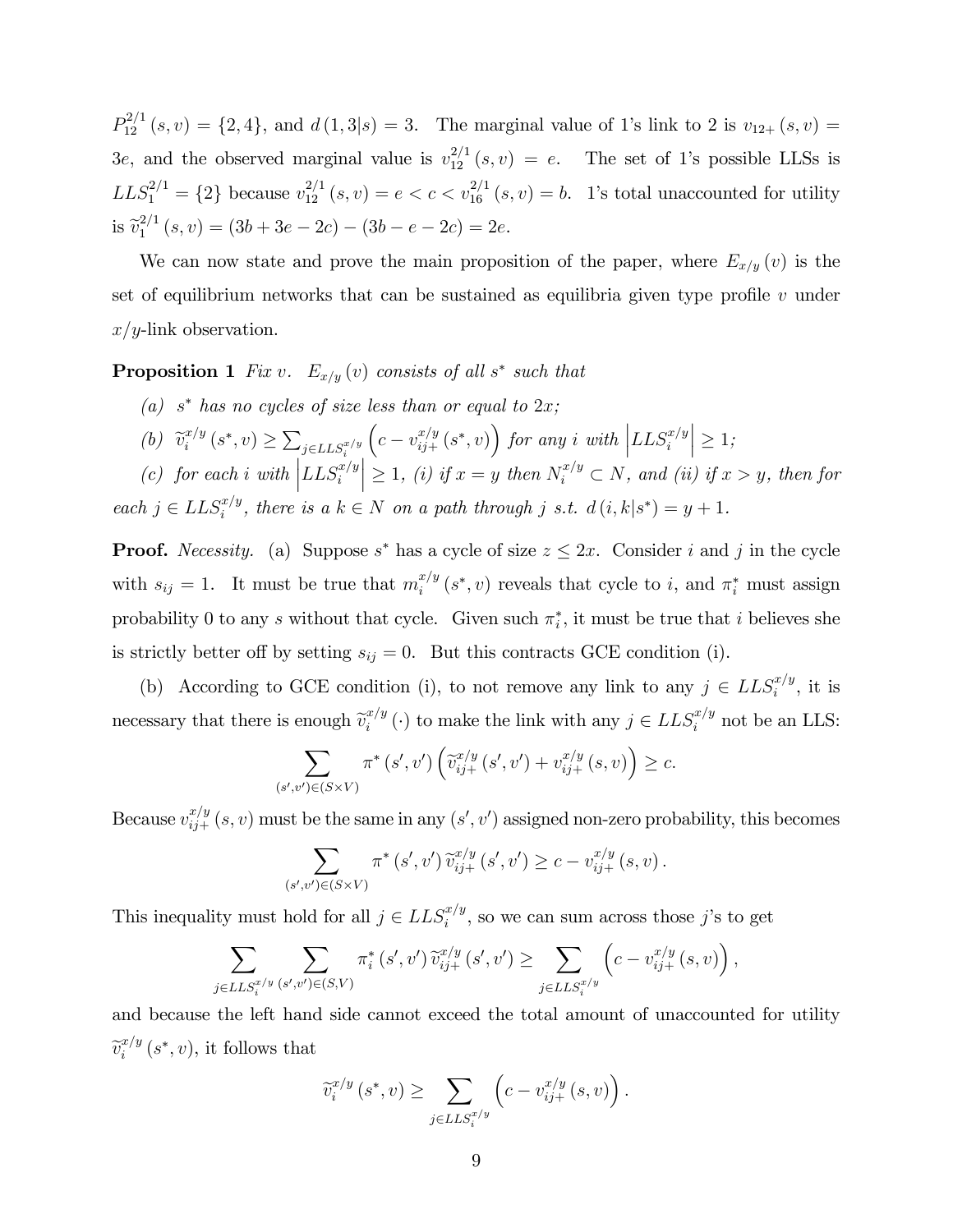(c-i) Suppose the contrary, i.e., for i with  $\left|LLS_i^{x/y}\right| \geq 1$  and  $x = y$ , assume that  $N_i^{x/y} = N$ . Consider  $j \in LLS_i^{x/y}$ , and let k be the player furthest from i in  $P_{ij}^{x/y}$ . Any  $(s', v')$  assigned non-zero probability by  $\pi_i^*$  either has no player k' with  $d(i, k') = y + 1$  or has a player k' with  $d(i, k') = y + 1$ . In the first case, i is strictly better off removing the link with j because the link is an LLS in  $(s', v')$ . In the second case, because  $k' \in N_i$ , the link with j must be a cycle, so removing the link makes i strictly better off. Because  $\pi_i^*$  is a weighted average, it follows that  $i$  believes she will be strictly better off removing the link. But this contradicts GCE condition (i).

(c-ii) Suppose the contrary, i.e., for i with  $\left|LLS_i^{x/y}\right| \geq 1$  and  $x > y$ , there is a  $j \in LLS_i^{x/y}$ without a  $k \in N$  s.t.  $d(i, k|s^*) = y + 1$ . Because  $x > y$ ,  $m_i^{x/y}(s^*, v)$  must reveal to i that there is no such k. By GCE condition (ii),  $\pi_i^*$  must assign probability 0 to any state with such a k. But with these  $\pi_i^*$ , i believes with probability 1 that the link to j is a LLS and that she is strictly better off removing her link to  $j$ . This contradicts GCE condition (i).

Sufficiency for i with  $\left| LLS_i^{x/y} \right| \geq 1$  and  $x = y$ . Suppose  $x = y$ , and consider  $s^*$ and v that satisfy (a), (b), and (c-i) with  $\left|LLS_i^{x/y}\right| \geq 1$  for some i. Consider i with  $LLS_i^{x/y} = \{j_1, \ldots, j_z\}, z \ge 1$ , and consider  $k \notin N_i^{x/y}(s^*)$ . Construct z different states  $s^1, ..., s^z$  in the following manner: each has subnetwork  $N_i^{x/y}(s^*)$ ; state  $s^1$  has k initiate a link to player  $l_1$  who is x links away from i through  $j_1$ , state  $s^2$  has k initiate to  $l_2$  who is x links away from i through  $j_2$ , and so on; and any  $j \notin \{N_i^{x/y} \cup \{k\}\}\$ is isolated. Let  $v'$  have  $v'_j = v_j$  as observed for all  $j \in N_i^{x/y}$ ,  $v'_k = \tilde{v}_i^{x/y}(s^*, v)$ , and set  $v'_j = \overline{v} < c$  for all  $j \notin \left\{ N_i^{x/y} (s^*) \cup \{k\} \right\}$ . Notice that (b) is satisfied. Finally, set

$$
\pi_i^* \left( s^t, v' \right) = \frac{c - v_{ij_t}^{x/y}}{\sum_{j \in LLS_i^{x/y}} \left( c - v_{ij_t}^{x/y} \right)}
$$

for  $t = 1, ..., z$ . As constructed,  $\sum_{(s',v')\in (S\times V)} \pi_i^*(s', v') = 1$ , and GCE conditions (ii) and (iii) are met for  $i$ .

To show that condition (i) is met, notice that, given  $\pi_i^*$ , the expected cost of removing the link with  $j_t$ ,  $t = 1, ..., z$ , must exceed the expected benefit of removing the link:

$$
\frac{c - v_{ij_t}^{x/y}}{\sum_{j \in LLS_i^{x/y}} \left(c - v_{ij_t}^{x/y}\right)} \widetilde{v}_i + v_{ij_t}^{x/y} \ge c.
$$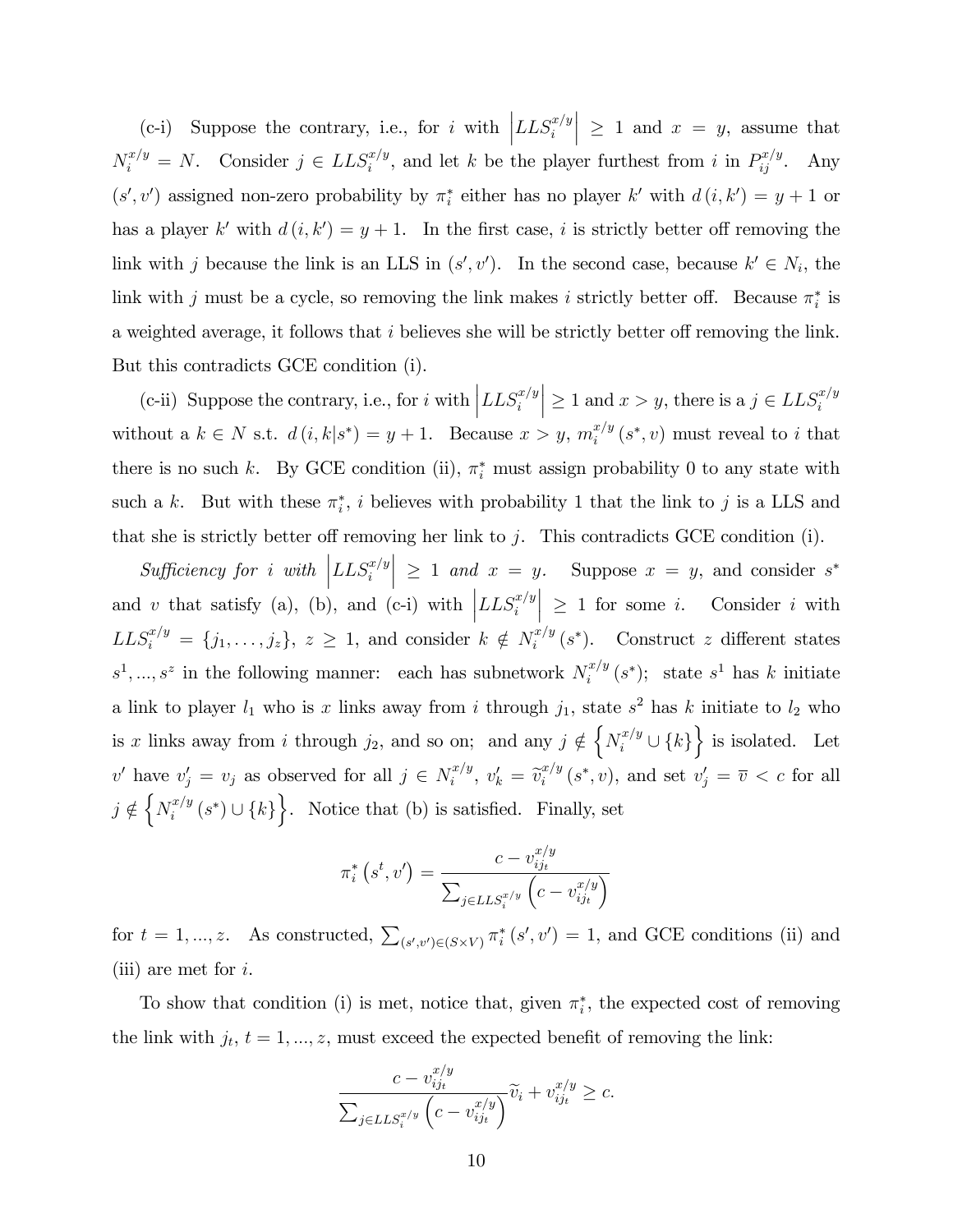With (b) satisfied, it must be true that

$$
\frac{c - v_{ij_t}^{x/y}}{\sum_{j \in LLS_i^{x/y}} \left( c - v_{ij_t}^{x/y} \right)} \widetilde{v}_i + v_{ij_t}^{x/y} \ge \frac{c - v_{ij_t}^{x/y}}{\widetilde{v}_i} \widetilde{v}_i + v_{ij_t}^{x/y} = c - v_{ij_t}^{x/y} + v_{ij_t}^{x/y} = c,
$$

so keeping the link is a best response. Adding links is not a best response because, according to  $\pi_i^*$ , all  $j \notin N_i^{x/y} \cup \{k\}$  are isolated with  $v_j < c$  as constructed. Thus, GCE condition (i) holds for  $i$ .

 $\textit{Sufficiency}$  for i with  $\left| \textit{LLS}_i^{x/y} \right|$  $\vert \geq 1$  and  $x > y$ . Suppose  $x > y$ , and consider  $s^*$  and v that satisfy (a), (b), and (c-ii) with  $\Big|LLS_i^{x/y}$  $\Big| \geq 1$  for some *i*. Consider *i* with  $LLS_i^{x/y} =$  $\{j_1,\ldots,j_z\}, z \geq 1$ . Let state s' have  $N_i^{x/y}(s^*)$  as does s<sup>\*</sup>, but make any  $j \notin N_i^{x/y}(s)$  isolated. By (a), s' is minimal. Set  $v'_j = v_j$  for values observed given y; set  $v'_{k_1} = c - v_{ij_1 +}(s^*, v)$  for  $k_1$ from (c-ii), set  $v'_{k_2} = c - v_{ij_2+}(s^*, v)$  for  $k_2$ , and so on for  $k_3, \ldots, k_{z-1}$ ; set  $v'_{k_z} = \tilde{v}_i^{x/y} - \sum_{t=1}^{z-1} v'_{k_t}$ ; and set  $v_j' = 0$  for all others. Notice that (b) is satisfied and that *i*'s expected payoff under  $(s', v')$  equals that under the true state  $(s^*, v)$ . Finally, set  $\pi_i^*(s', v') = 1$ . As constructed,  $\pi_i^*$  meets GCE conditions (ii) and (iii) for *i*. Moreover, given  $\pi_i^*$ , removing any link yields a weak decrease in expected payoff, while adding a link yields a strict decrease in expected payoff. Thus, GCE condition (i) is also met for  $i$ .

 $\textit{Sufficiency with }\Big|LLS_i^{x/y}$  $= 0$  *for i*. Suppose  $s^*$  and *v* that satisfy (a) and (b), and consider *i* with  $\left|LLS_i^{x/y}\right|$  $= 0.$  Set  $\pi_i^*(s', v) = 1$  where s' equals  $s^*$  except that for any cycle of size  $2x + 1$  or larger in  $s^*$ , a link that is  $x + 1$  away along the cycle is removed so that  $s'$ is minimal. As constructed,  $\pi_i^*$  meets GCE conditions (ii) and (iii) for *i*, and given  $\pi_i^*, s_i^*$  is a best response, thus meeting GCE condition (i) for  $i$ .

The key issue here is whether or not an individual can identify payoff-improving link initiations or removals. With "pessimistic" beliefs about the value of individuals in unseen parts of the network, an individual will not want to form new links, and those beliefs will not be contradicted by the signal. The key to the proof is establishing when an individual will not want to remove any links, i.e., when the signal that does not reveal any LLSs. Part (a) says that an equilibrium network cannot have cycles that are too small, but it can have cycles outside of players' observational ranges if, as shown in the proof, beliefs do not assign weight to states with cycles. Parts (b) and (c) concern an individual's ability to discern the existence of a LLS. Clearly, an LLS of size  $y-1$  or smaller would be within *i*'s observational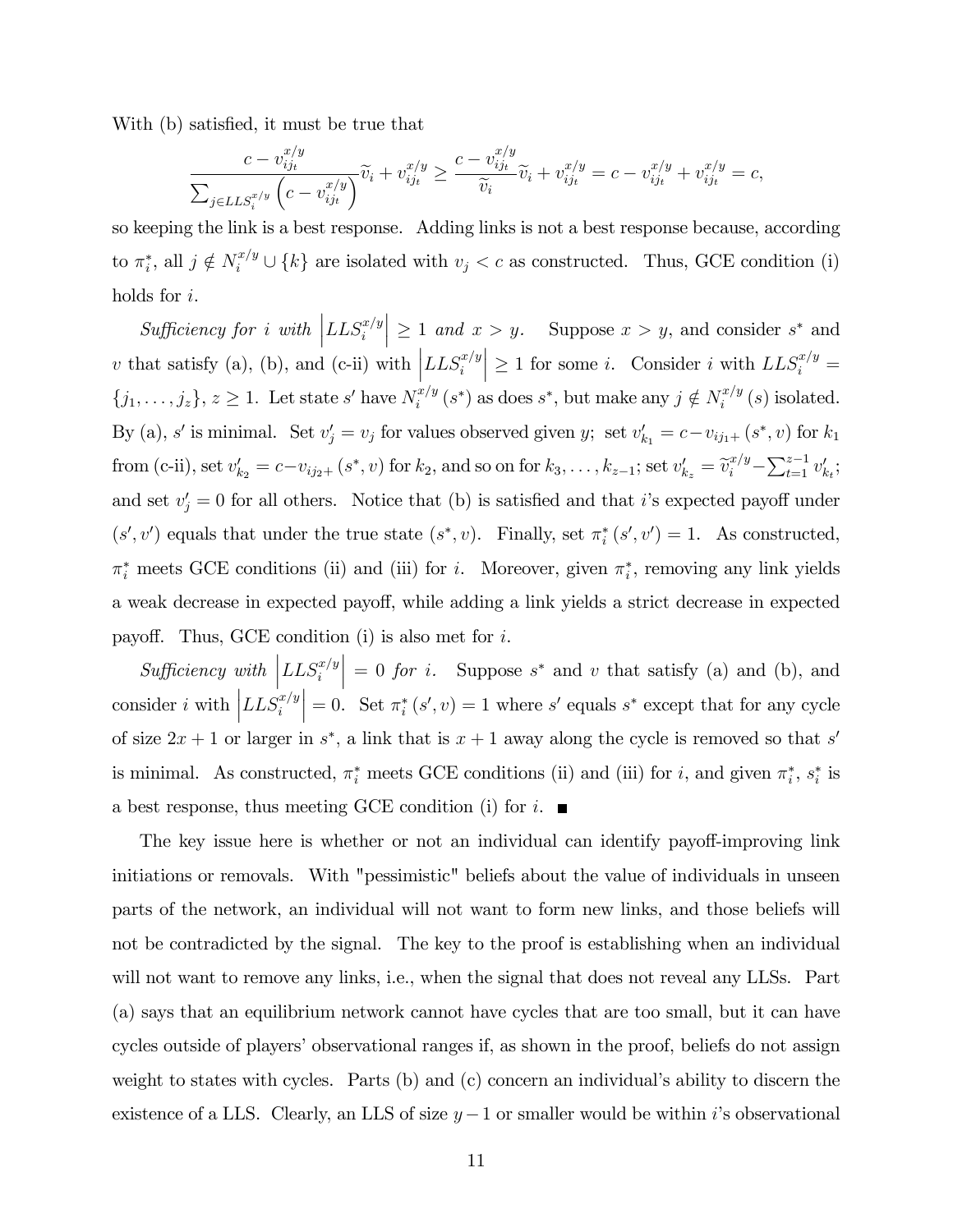range and thus could not exist in equilibrium. But GCE conditions (ii) and (iii) may also lead to beliefs that "identify" other LLSs even if they are not explicitly observed. It turns out that two conditions must be met to not be "identifiable." the player must have sufficient "unaccounted for utility" that could possibly (from the player's point of view) be attached to the LLS thus making the LLS not really a LLS, and there must be players whose values are not observed but who could be generating that unaccounted for utility. These conditions correspond to parts  $(b)$  and  $(c)$  of the Proposition.

Consider Figure 2(c) for intuition. With  $2 \in LLS_1^{2/1}$ , are there beliefs  $\pi_1$  such that keeping her link with 2 is a best response? For her current action to be a best response, there must exist at least one state  $s'$  given non-zero probability by  $\pi_i^*$  in which the link with 2 is neither an LLS or part of a cycle (otherwise 1's best response must involve removing the link), and this s' must have some player k or group of players  $k_1, ..., k_z$ , connected to 2 who makes 1's link to 2 yield a marginal benefit greater than c to player 1. But this is not possible if e is sufficiently small because there is only  $\tilde{v}_1^{2/1}(s, v) = 2e$  of unaccounted for utility. To meet GCE conditions (ii) and (iii), player 1 must have exactly  $\tilde{v}_1^{2/1}(s, v) = 2e$  of unaccounted for utility in any  $s'$  assigned non-zero probability, and even if all of that were gained solely through 1's link with 2, that would still make the link with 2 worth only 3e which is less than  $c$  if  $e$  is sufficiently small. Even though 1 cannot observe exactly who is connected to 2, she would still recognize that the link to 2 is to a LLS because there is not enough received but unobserved utility that could make the link to 2 worthwhile. Thus, for any  $\pi_1^*$  that meets GCE conditions (ii) and (iii),  $s_1^*$  would not be a best response.

Whereas any (full information) NE network that is connected must also be minimal,<sup>9</sup> such is not the case in a limited information GCE network. Proposition 1 establishes that the incorrect beliefs arising from limited information can lead to network outcomes in which there are too many links (cycles), too few links (disconnected or empty), or both (cycles in non-connected components). This difference arises due to the relaxing of the NE restriction that players' beliefs are correct in equilibrium. If players' have incorrect beliefs, then what they believe to be best responses might not in reality be best responses. Applying the GCE

 $9$  For a formal proposition and proof of this claim, see the technical appendix on the author's web site http://www.econ.uci.edu/~mcbride/.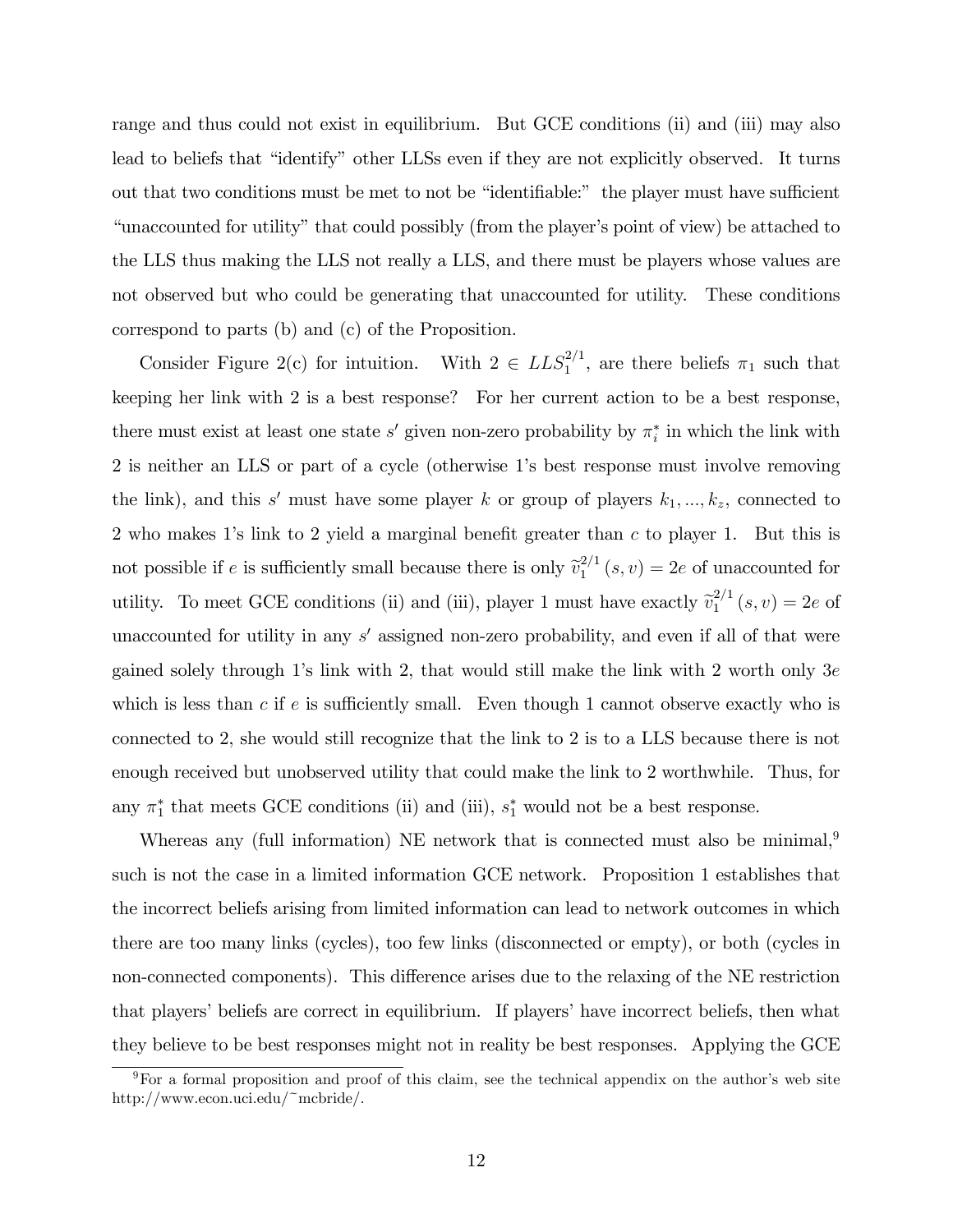concept thus allows us to see how the incorrect beliefs resulting from limited information lead to outcomes different than those under full information. The lowest observation setting,  $1/0$ -link observation, has the largest set of equilibrium networks,<sup>10</sup> and puts Proposition 1 in perspective.

**Corollary 1** Fix v.  $E_{1/0}(v)$  consists of all s<sup>\*</sup> without direct redundant links such that  $u_i(s^*|v) \ge v_i$  for all i.

**Proof.** Under  $1/0$ -link observation, condition (a) of Proposition 1 implies that  $s^*$  can have any cycle with 3 or more players, so the only cycles not allowed are cycles of 2 players, which would be direct redundant links. Because  $y=0$  implies i observes only her own type, it follows that  $LLS_i^{x/y} = I_i$ ,  $\tilde{v}_i(s^*, v) = u_i(s^*|v) - (v_i - c|I_i|)$ , and  $v_{ij+}(s^*, v) = 0$  for all  $j \in$  $LLS_i^{x/y}$  for each i. Condition (b) in Proposition 1 thus becomes  $u_i(s^*|v) - (v_i - c |I_i|) \ge c |I_i|$  $\Rightarrow u_i(s^*|v) \geq v_i$ . According to condition (c) of Proposition 1, any s<sup>\*</sup> must have a player  $y+1=1$  links away from i along the path through  $j \in I_i$ . This is true in any network because *j* herself is one link away from *i*.  $\blacksquare$ 

The  $u_i(s^*|v) \geq v_i$  condition in Corollary 1 is naturally interpreted as a participation constraint. In other words, any network without direct redundant links that makes each i no worse off than being isolated can be an equilibrium under  $1/0$ -link observation. This includes the empty network, non-minimal and disconnected networks, or minimally connected networks. When  $v_i > c$  for all i, every  $s \in S$  without direct redundant links is in  $E_{1/0}(v)$  because the participation constraint is met in any such s. That is, if all players are  $high$ -valued then literally any network (without directly redundant links) can be sustained as an equilibrium. This "anything goes" type result occurs because each i's observation is so limited that we can construct beliefs that make her believe her component is minimal and that any other player not in her component is isolated and low-valued.

<sup>&</sup>lt;sup>10</sup>It can be shown that  $E_{x/y} \supseteq E_{x'/y'}$  when  $x \leq x'$  or  $y \leq y'$  or both. See the technical appendix on the author's web site http://www.econ.uci.edu/~mcbride/.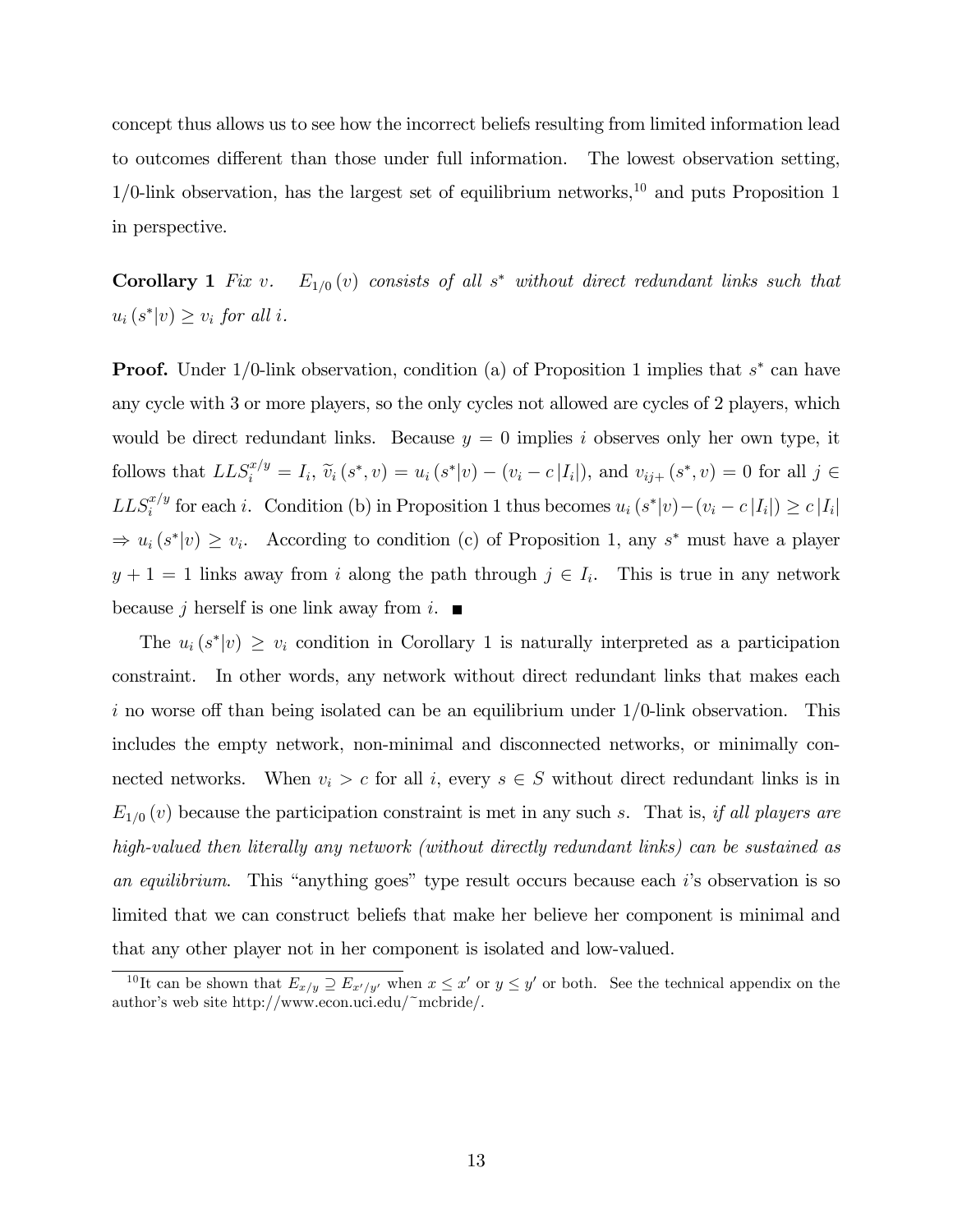# 4 Incomplete Information vs. Imperfect Monitoring

To consider the different impacts of incomplete information and imperfect monitoring, compare the  $\infty$ /0-link observation (perfect monitoring) setting where every *i* perfectly monitors s but does not observes any others' types with the  $1/\infty$ -link observation (complete information) setting where every i knows v but only observes her own direct links. This second setting violates the  $x \geq y$  assumption but helps us understand the different effects of the two types of limited information.

Perfect monitoring implies that any cycle would be identified, so any non-minimal structure could not be an equilibrium under perfect monitoring. The empty network (which is minimal) is clearly an equilibrium because each i can have  $\pi_i^*$  assign probability 1 to the empty network with  $v_j = \overline{v} < c$  for all  $j \neq i$ . Moreover, a minimally connected network with the participation constraint met will also be an equilibrium because  $\pi_i^*$  can assign probability 1 to a state where her link initiations yield a return higher than the link cost. Non-empty, disconnected networks that are minimal and meet the participation constraint are also equilibria. Even though i observes some component  $N_j$ ,  $\pi_i^*$  may assign a low value to that component, thus preventing  $i$  from wanting to initiate a link to players in the other components. Because she has no direct observation of the value of  $N_j$ , this belief meets GCE conditions (ii) and (iii). Of course, i might believe that j would only be in some component  $N_j \neq N_i$  if her own participation constraint were met, thereby implying to i that the value of  $N_j$  exceeds c. Thus, if players attribute rationality to the other players, the disconnected, non-empty networks will not be equilibria, as i will link to  $j \in N_j \neq N_i$ . Mutual, not common, knowledge of rationality is sufficient for this last result.

**Proposition 2** Fix v.  $E_{\infty/0}(v)$  consists of all minimal s<sup>\*</sup> (including the empty network) such that  $u_i(s^*|v) \ge v_i$  for all i. With mutual knowledge of rationality,  $E_{\infty/0}(v)$  consists of the empty network and all minimally connected  $s^*$  such that  $u_i(s^*|v) \geq v_i$  for all i.

Under  $1/\infty$ -link observation, the empty network is an equilibrium if  $v_i < c$  for all i but not when  $v_i > c$  for at least one i. Any isolated player's beliefs must assign the high value to any high-valued player, so she could not be isolated in equilibrium. Making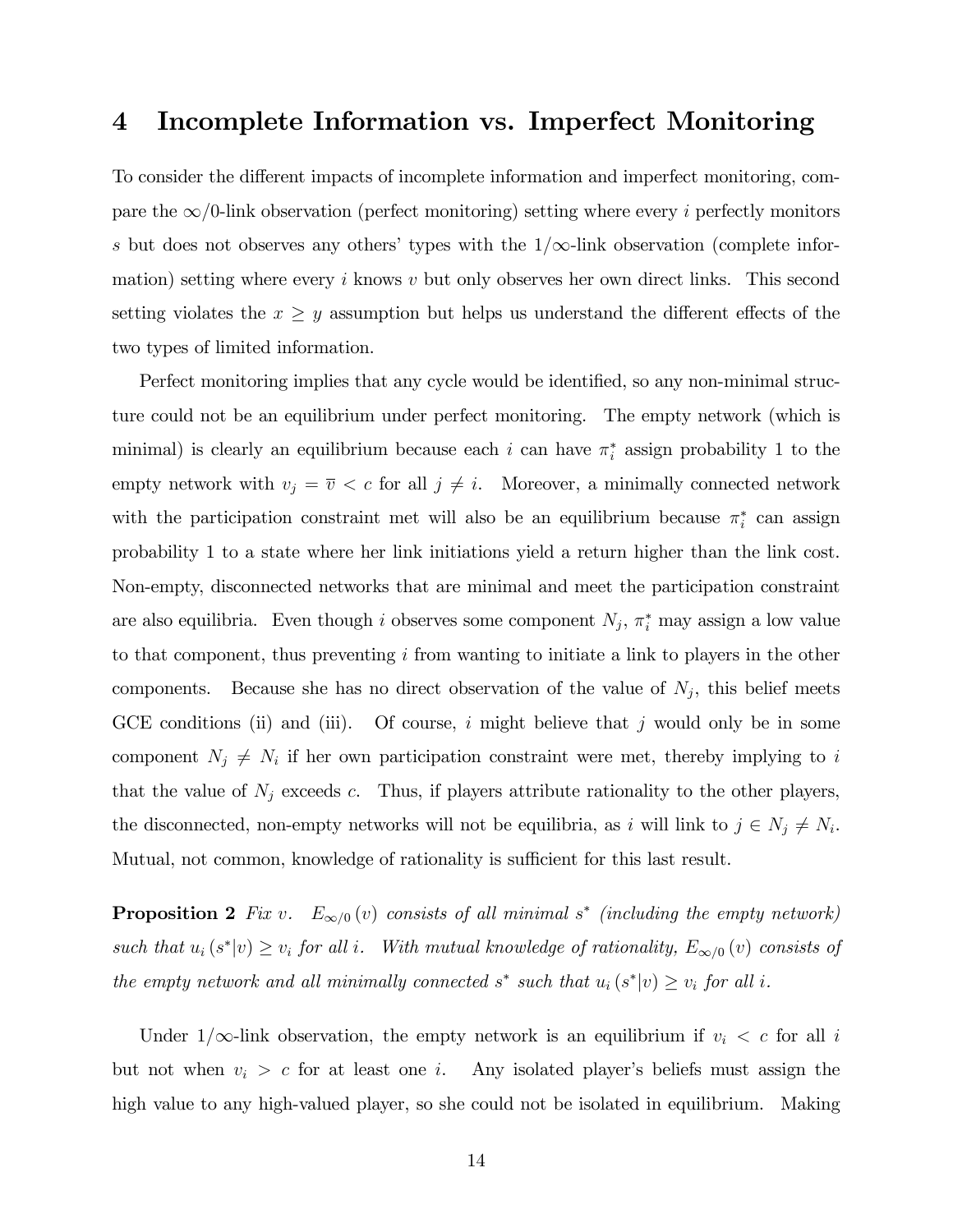stronger claims about equilibrium networks will depend in a complicated way on a player's ability to discern, using her observation and knowledge of her utility, which players are in her component. Because of this, it is not possible to give precise necessary and sufficient conditions for connected equilibria for generic  $v$ . I instead examine two special cases.

The first scenario is one in which each  $i$  can identify from her utility alone which others are in her component. Say that type profile v is "distinct" if  $\sum_{j \in N'} v_j \neq \sum_{j \in N''} v_j$  for all subsets  $N', N'' \subseteq N$ . In essence, each player's fact is sufficiently different from another so that the sum of any combination of players will differ from the sum of any other combination of players. One example of distinct types with  $n = 5$  is  $v = \{1, 10, 100, 1000, 10000\}$ . Notice that if numbers are picked at random from a continuous distribution, then any  $v$  profile is generically distinct. The second scenario, studied by McBride (2006a) considers the symmetric types case with  $v_i = \hat{v} > c$  for all *i*.

**Proposition 3** (a) Fix v, and suppose  $v_i > c$  for at least one i. If v is distinct, then any  $s^* \in E_{1/\infty}(v)$  must be connected with  $u_i(s^*|v) \ge v_i$  for any i.

(b) [From McBride (2006b)] Fix v with  $v_i = \overline{v} > c$ . (i) If  $n < 8$  then any  $s^* \in E_{1/\infty}$ is connected, but if  $n \geq 8$  and c sufficiently close to v then  $E_{1/\infty}$  also contains disconnected networks. (ii) With common knowledge of rationality, every  $s^* \in E_{1/\infty}$  is connected for any  $n>1$ .

If v is distinct and known by each i, then any  $\pi_i^*$  that meets GCE conditions (ii) and (iii) must identify the players in i's component. If  $N_i$  does not include any j with  $v_j > c$ (or if i is isolated) then i's current action cannot be a best response because according to  $\pi_i^*$ , initiating a link to that j would make i strictly better off. Of course, cycles outside of the observational range can still exist in equilibria. Thus, distinct types with at least one high-valued player is sufficient to have a connected network, but it cannot guarantee minimality. See McBride (2006a) for details and intuition of part (b).

Neither perfect monitoring nor complete information are sufficient alone for connectedness or minimality, however each does have a different impact on network efficiency. Perfect monitoring has an immediate implication about network architecture in that it implies min-: imality, but connectedness requires mutual knowledge of rationality because only then does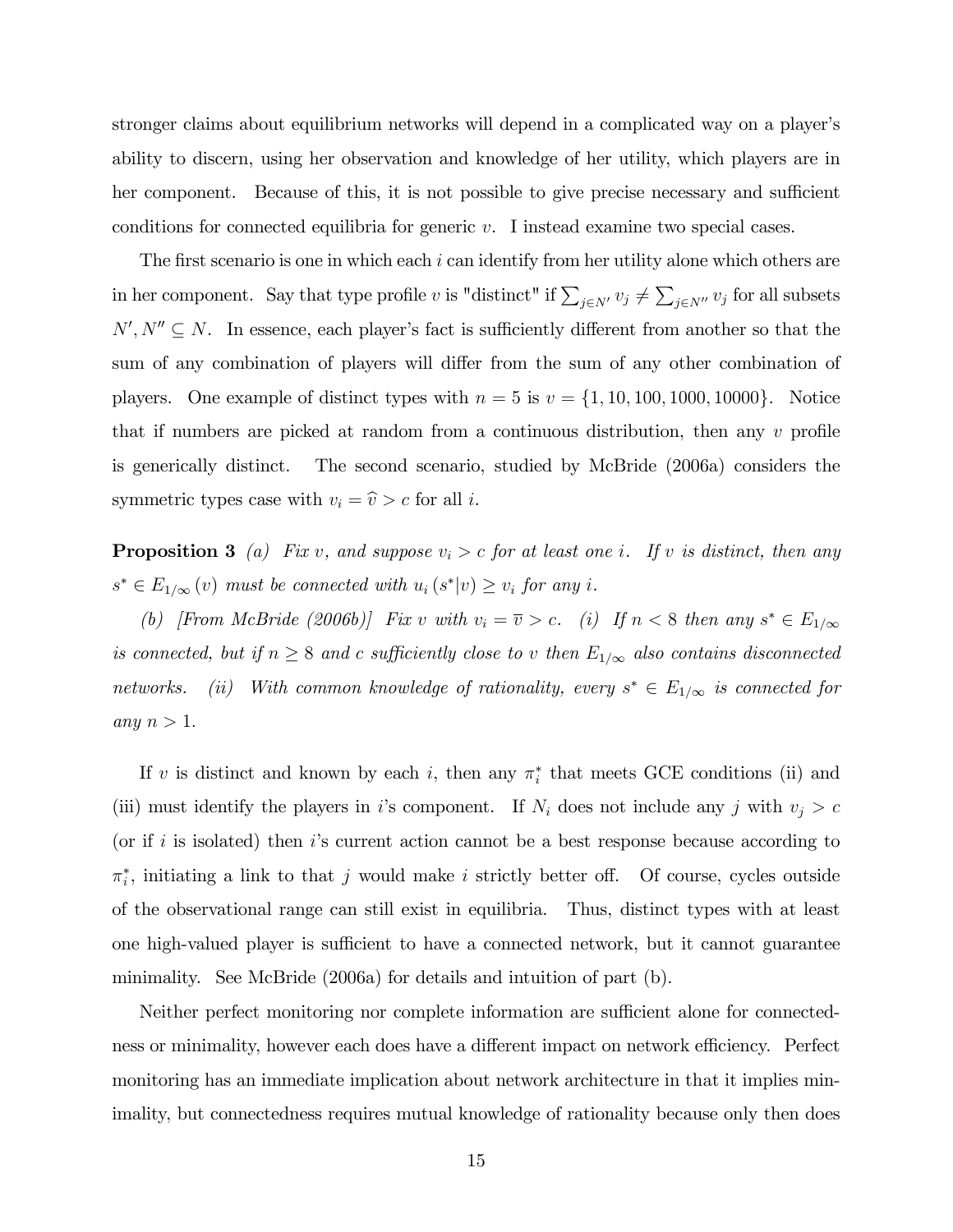it allows players to infer something about the value of other components. The impact of monitoring on connectedness is still limited, though, because the empty network is always an equilibrium even if all players are high-valued. Complete information of types  $v$ , unlike perfect monitoring, does not imply anything about minimality, but it does imply that any equilibrium is non-empty if at least one player is high-valued. Whether or not it guarantees a connected equilibrium will depend, first, on whether players can identify their component members and, second, on whether players ascribe rational behavior to other players. Thus, loosely speaking, complete information and perfect monitoring each provide one aspect of efficiency, but in general neither alone is sufficient for efficiency even when every Nash Equilibrium is efficient.

# 5 Other Considerations

## 5.1 Strict Equilibria

The strictness refinement changes " $\geq$ " to " $>$ " in condition (i) of the GCE definition. Researchers [Bala and Goyal (2000), Galeotti, Goyal, and Kamphorst (2004)] like this restriction because it greatly refines the set of network equilibria. The restriction also has the nice dynamic property that strict equilibria are absorbing states in repeated game settings. According to a "link-switching" argument, strictness rules out as an equilibrium a situation in which a player's observation reveals that her utility is the same if she switches a link from  $j$ to k. Bala and Goyal  $(2000)$  show that the center-sponsored star (wherein one i initiates all links and no other player initiates links), is the only component architecture immune to this link-switching under full information. McBride (2006a) extends the result to the  $x/\infty$ -link observation case with  $x \geq 2$ . Intuitively, to know of the link-switching opportunity a player only needs observe a neighbor's link. I here extend this result the incomplete information case.

**Proposition 4** Suppose  $x \geq 2$ . Then for any y under  $x/y$ -link observation, any strict GCE  $component$  must be a center-sponsored star.

**Proof.** Suppose equilibrium  $s^*$  has component  $N_i$  that is not a center-sponsored star. Thus, there must exist an  $i, j \in N_i$  who both initiate links. If  $|N_i| = 2$  then it must be true that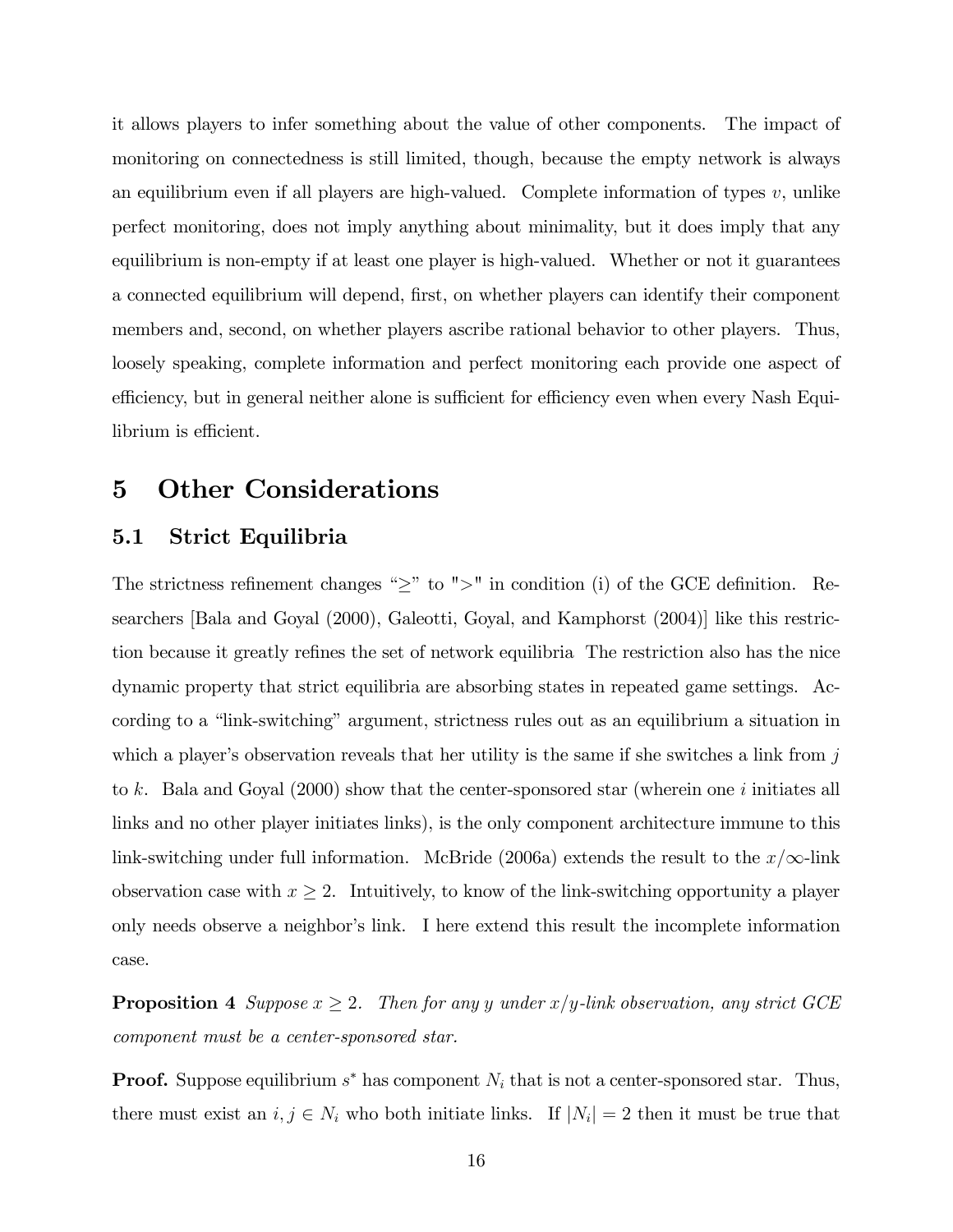$s_{ij}^* = s_{ji}^* = 1$ , which is a direct redundant link that cannot exist in an equilibrium with  $x \ge 1$ .

Now suppose  $|N_i| > 2$ . Again, there must be  $i, j \in N_i$  who both initiate links. If  $d(i, j) = 1$  and, without loss of generality,  $s_{ij}^* = 1$ , then i observes  $I_j$ . If  $s_{ji}^* = 1$ , then i's link is again observed to be redundant and cannot be an equilibrium. If  $s_{ji}^* = 0$  then there must be some k such that  $s_{jk}^* = 1$ . Since i observes this link, i observes that she receives no decrease in utility by setting  $s_{ij} = 0$  and  $s_{ik} = 1$ , so s<sup>\*</sup> is not a strict equilibrium. If  $d(i, j) > 1$ , then there must be a player k in the path between i and j, and, without loss of generality, let  $s_{ik}^* = 1$ . Now i observes that she can switch her link from k to any player directly connected to k on the path to j and receive the same utility, which implies  $s^*$  is not a strict equilibrium.  $\blacksquare$ 

A few comments deserve mention. First, center-sponsored stars are minimal, so in any strict equilibrium, each non-empty component is arranged efficiently even if the network as Second, non-empty strict equilibria might not exist even when a whole is not efficient. non-empty weak equilibria do. For example, if  $v_i = c - \varepsilon$ ,  $\varepsilon > 0$  small for all  $i \in N$ , then a periphery-sponsored star (a star network in which the peripheral players all link to the central player, whom does not initiate any links) is a weak equilibrium (and efficient), but the only strict equilibrium is the empty network. Third, strict equilibria might not exist. If  $v$  is distinct, has multiple high- and low-valued players, and is commonly known  $(1/\infty)$ -link observation), then any equilibrium must be connected. However, with  $x \geq 2$ , any strict equilibrium must also be a center-sponsored star, but such cannot be an equilibrium because an equilibrium cannot have a low-valued stem. Finally, strictness does not imply connectedness. In fact, with  $x$  and  $y$  finite, the empty network is always a strict equilibrium.

#### $5.2$ **Common Prior**

Another way to refine the set of equilibria is to impose restrictions on players' beliefs, and a standard way to do this is to assume that individuals' types are drawn independently from a commonly known distribution  $F_v$ . Players' prior beliefs about others's types would equal this distribution, and players would, in equilibrium, Bayesian update given their signals. This approach gives individuals information they would not have without the assumption, and it will thus refine the set of equilibria. Consider i who observes that j is not in  $N_i$ .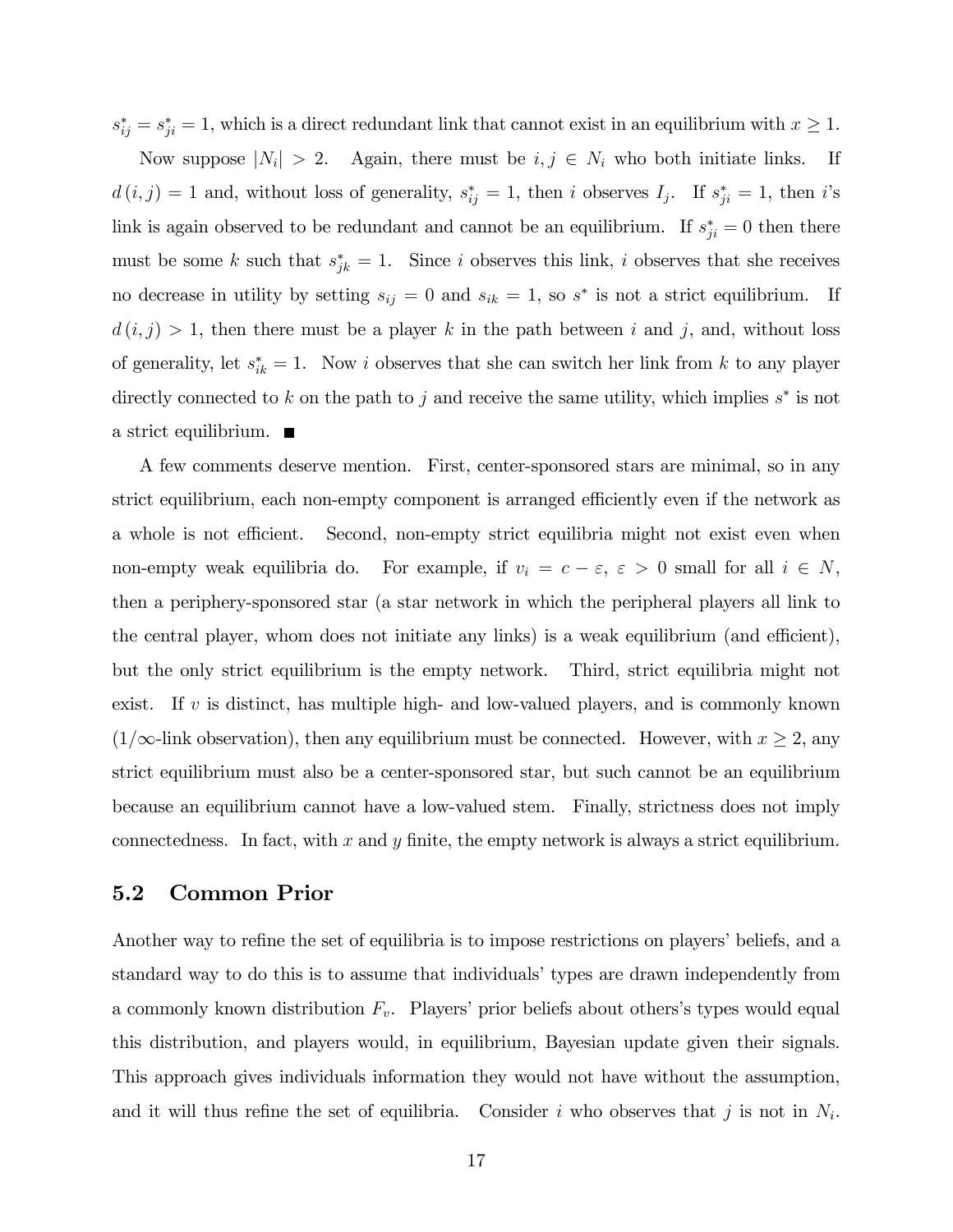Without additional information to the contrary,  $i$  must assign an expected value of linking to j to equal the mean of  $F_v$ . If this expected value is greater than c, then i has a profitable deviation (in expectation) to link to  $j$ . Thus, some disconnected networks that are GCE without assuming the common prior will no longer be equilibria.<sup>11</sup>

### 5.3 Decay

Flow decay captures the idea that the benefits of a link depreciate in the geodesic distance of that link. For example, information in a communication network is lost or altered as it passes through more people, so is benefits from j are higher if j is closer to i in the network. Not surprisingly, under full information flow decay often reduces the maximum distance between any i and j in the same component of an equilibrium because players want to be closer to one another to reduce decay. Sufficiently large decay ( $\delta$  close to 0) will mean that i would rather form a direct link to j than benefit from any indirect link to j so that flow decay can lead to redundant links being efficient in equilibrium. This principle applies with incomplete information and imperfect monitoring, however, the implications of these ideas weaken as x and y decrease. In fact, flow decay has a somewhat minor effect when  $x=1$ and  $y = 0$ . It can be shown that with flow decay, the set of equilibrium networks under 1/0-link observation consists of all those that satisfy each player's participation constraint, akin to Corollary  $1^{12}$  The difference is that the decay reduces the overall value of most components, thus making fewer networks meet the participation constraint.

### 5.4 Mutual Consent Networks

Ties in many social networks requires the mutual consent and effort of both sides of the tie. McBride (2006b) examines the mutual consent setting under  $x/y$ -link observation and does so using a new stability concept designed for the study of mutual consent network formation. He shows that the general impact of limited observation on network outcomes (i.e., expansion of the set of stable networks) applies in the mutual consent setting for the same reason it

 $^{11}$ Proposition 4 holds in this common prior setting because the link switching has to do with observation of neighbors' links and not prior beliefs others' types.

 $^{12}$  For a formal proposition and proof of this claim, see the technical appendix on the author's web site http://www.econ.uci.edu/~mcbride/.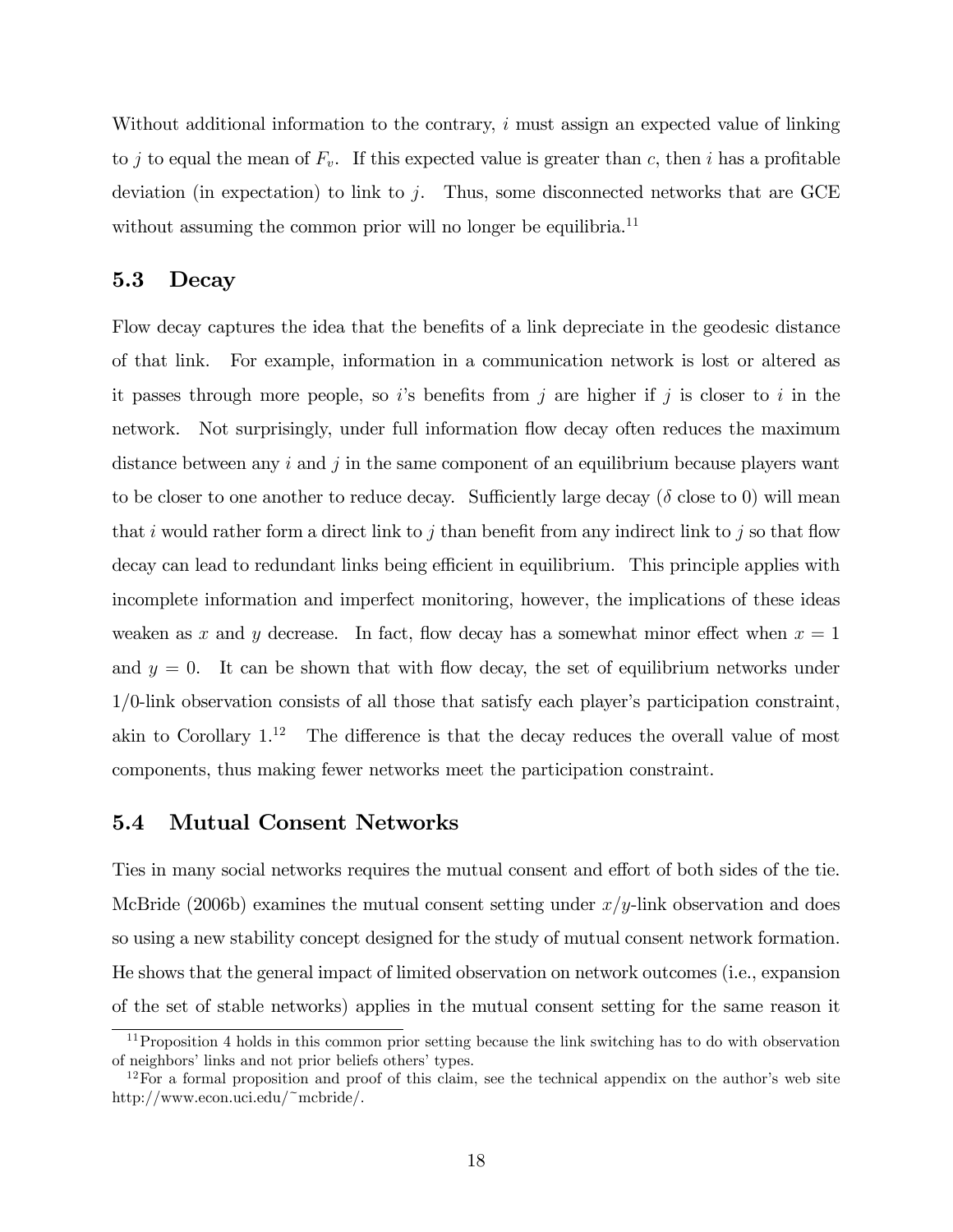does here. However, he also shows that, unlike the model studied in this paper, many of the new equilibria that arise due to limited observation can actually be more efficient that the most efficient ones under full observation. The reason is that if individuals can maintain incorrect beliefs in equilibrium, then some of those beliefs may lead them to choose actions that are socially beneficial though individually detrimental. Whether there are unilateral link formation settings in which this result arises is a topic for future research.

#### 6 Conclusion

This paper shows how and why imperfect monitoring and incomplete information lead to the existence of inefficient equilibria. Because empirical work suggests observation to be approximately  $x = 2$  and  $y = 2$  in many actual informal networks [Friedkin (1983)], my findings predict that many actual networks operate inefficiently. My findings also reveal that limiting players' information about others' ties has different implications than limiting information about players' types. Discovering how individuals act to lessen the network inefficiencies predicted by the above analysis constitutes a potentially fruitful avenue of research.

# References

- [1] **Bala, Venkatesh; Goyal, Sanjeev.** "A Non-cooperative Model of Network Formation." *Econometrica*, September 2000, 68 $(5)$ , pp. 1181-1230.
- [2] Battigalli Pierpaolo; Gilli, Mario; Molinari, M. Christina. "Learning and Convergence to Equilibrium in Repeated Strategic Interactions: an Introductory Survey." *Ricerche Economiche*, October-December 1992, 46(3-4), pp. 335-378.
- [3] **Bondonio, Daniele.** "Predictors of Accuracy in Perceiving Informal Social Networks." Social Networks, October 1998,  $20(4)$ , pp. 301-330.
- [4] **Casciaro, Tiziana.** "Seeing Things Clearly: Social Structure, Personality, and Accuracy in Social Network Perception." Social Networks, October 1998, 20(4), pp. 331-351.
- [5] Dutta, Bhaskar; Jackson, Matthew; eds. Networks and Groups: Models of the Strategic Formation. Heidelberg: Springer-Verlag, 2003.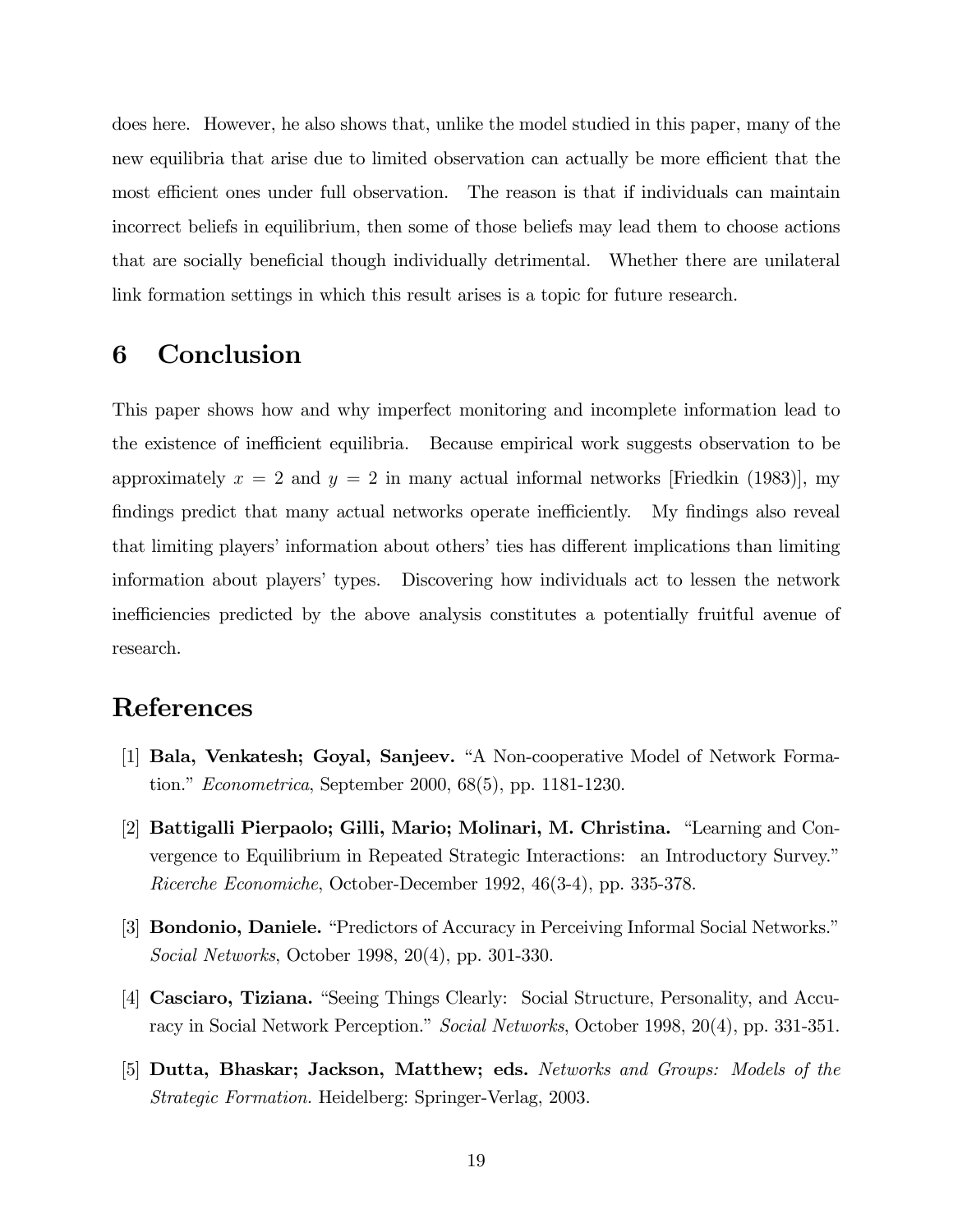- [6] Friedkin, Noah E. "Horizons of Observability and Limits of Informal Control in Organizations." Social Forces, September 1983,  $62(1)$ , pp. 54-77.
- [7] Fudenburg, Drew; Levine, David. "Self-confirming Equilibrium." Econometrica, May 1993,  $61(3)$ , pp. 523-545.
- [8] Galeotti, Andrea; Goyal, Sanjeev; Kamphorst, Jurjen. "Network Formation" with Heterogeneous Players." Games and Economic Behavior, February 2006, 54(2), 353-372.
- [9] Gilli, Mario. "On non-Nash Equilibria." *Games and Economic Behavior*, May 1999,  $27(2)$ , pp. 184-203.
- [10] Kumbasar, Ece; Romney, A. Kimball; Batchelder, William. "Systemic Biases in Social Perception." American Journal of Sociology, September 1994, 100(2), pp. 477-505.
- [11] Laumann, Edward. "Friends of Urban Men: An Assessment of Accuracy in Reporting Their Socioeconomic Attributes, Moral Choice, and Attitude Agreement." Sociometry, March 1969, 32(1), pp. 54-69.
- [12] McBride, Michael. "Imperfect Monitoring in Communication Networks." Journal of *Economic Theory*, January 2006a,  $126(1)$ , pp. 97-119.
- [13] McBride, Michael. "Limited Observation in Mutual Consent Networks." Advances in Theoretical Economics, 2006b, 6(1), Article 3.
- [14] Rubinstein, Ariel; Wolinsky, Asher. "Rationalizable Conjectural Equilibrium: Between Nash and Rationalizability." Games and Economic Behavior, March 1994, 6(2), pp. 299-311.
- [15] Stokman, Frans N.; Doreian, Patrick. "Evolution of Social Networks: Processes and Principles," in P. Doreian and F.N. Stokman, eds., Evolution of Social Networks. Amsterdam: Gordon and Breach Publishers, 1997, pp. 233-250.
- [16] Wasserman, Stanley; Faust, Katherine. Social Network Analysis: Methods and *Applications.* Cambridge: Cambridge University Press, 1994.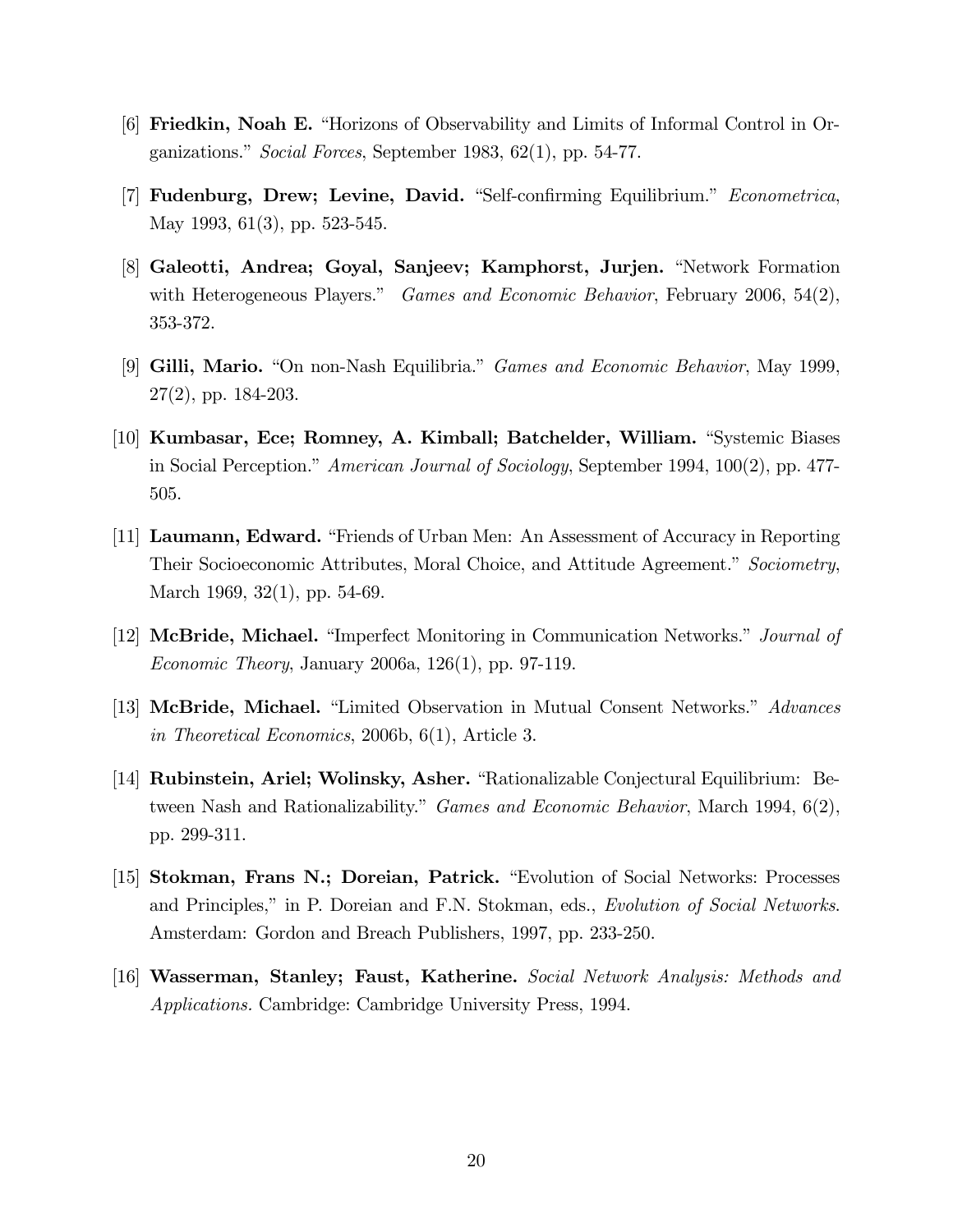